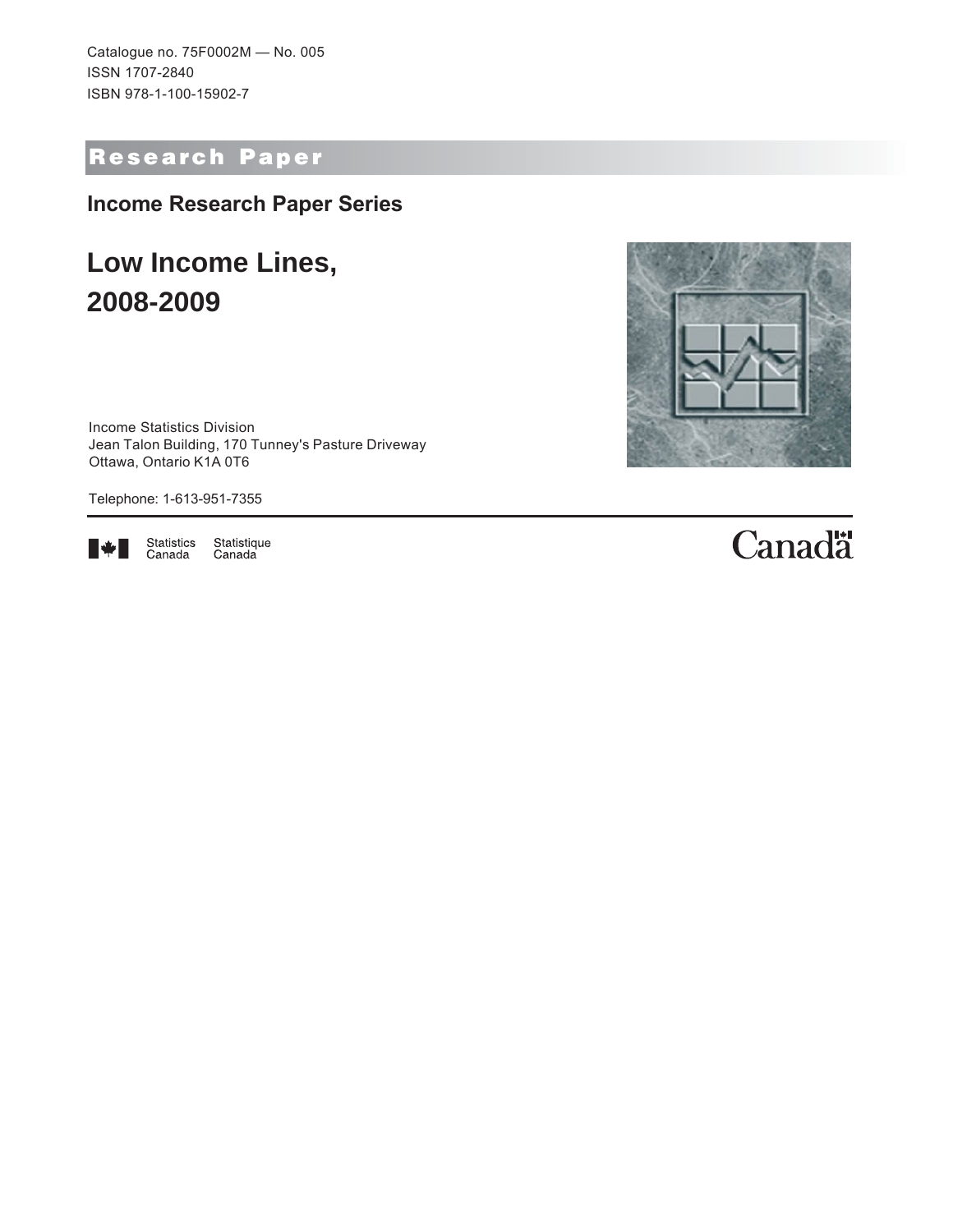#### **How to obtain more information**

For information about this product or the wide range of services and data available from Statistics Canada, visit our website at www.statcan.gc.ca, e-mail us at infostats@statcan.gc.ca, or telephone us, Monday to Friday from 8:30 a.m. to 4:30 p.m., at the following numbers:

#### **Statistics Canada's National Contact Centre**

| Toll-free telephone (Canada and United States):             |                |
|-------------------------------------------------------------|----------------|
| Inquiries line                                              | 1-800-263-1136 |
| National telecommunications device for the hearing impaired | 1-800-363-7629 |
| Fax line                                                    | 1-877-287-4369 |
| Local or international calls:                               |                |
| Inquiries line                                              | 1-613-951-8116 |
| Fax line                                                    | 1-613-951-0581 |
| <b>Depository Services Program</b>                          |                |
| Inquiries line                                              | 1-800-635-7943 |
| Fax line                                                    | 1-800-565-7757 |

#### **To access this product**

This product, Catalogue no. 75F0002M, is available free in electronic format. To obtain a single issue, visit our website at www.statcan.gc.ca and select "Publications."

#### **Standards of service to the public**

Statistics Canada is committed to serving its clients in a prompt, reliable and courteous manner. To this end, Statistics Canada has developed standards of service that its employees observe. To obtain a copy of these service standards, please contact Statistics Canada toll-free at 1-800-263-1136. The service standards are also published on www.statcan.gc.ca under "About us" > "Providing services to Canadians."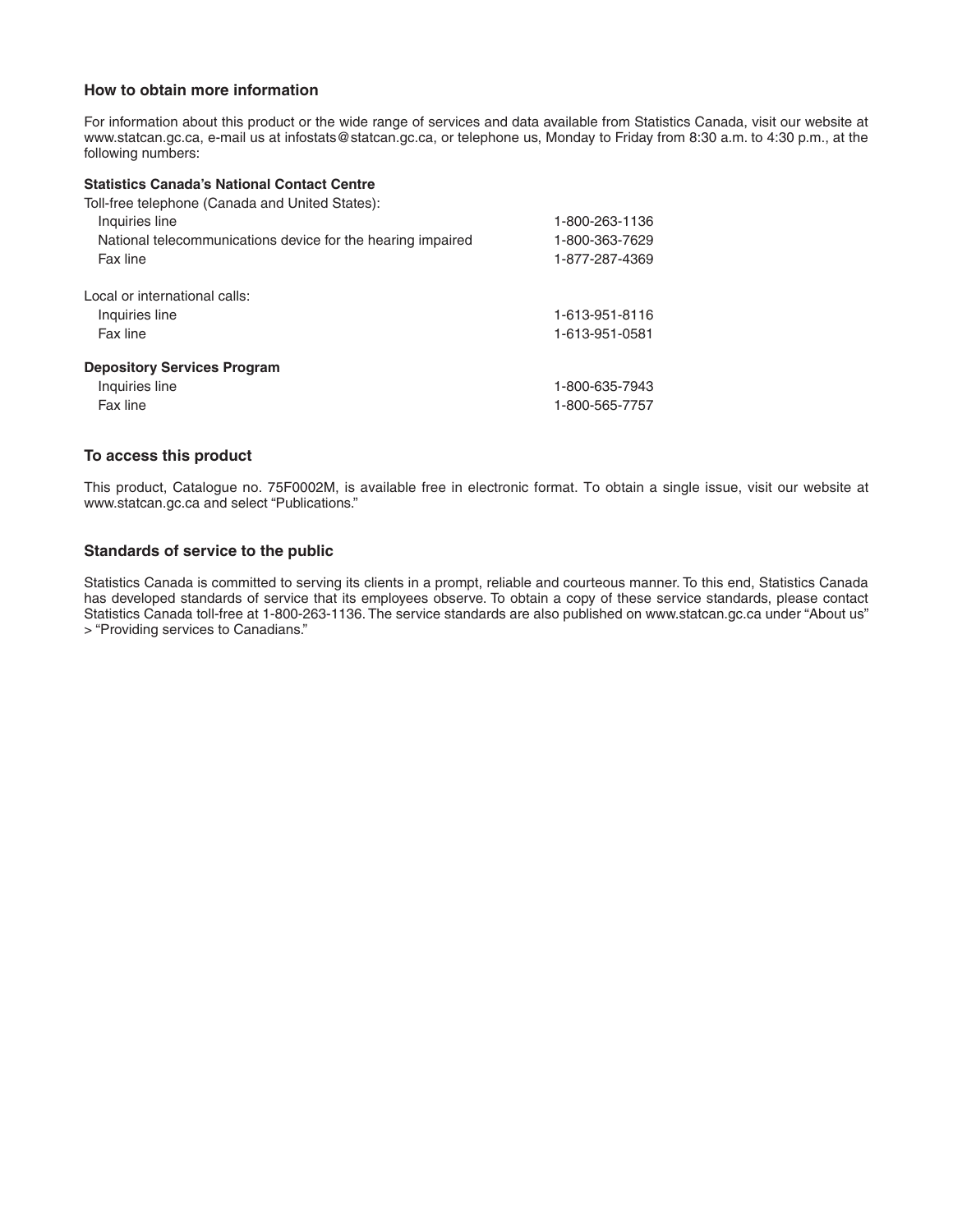# **Low Income Lines, 2008-2009 Income Research Paper Series**

| Published by authority of the Minister responsible for Statistics Canada<br>© Minister of Industry, 2010<br>All rights reserved. The content of this electronic publication may be reproduced, in whole or in<br>part, and by any means, without further permission from Statistics Canada, subject to the following<br>conditions: that it be done solely for the purposes of private study, research, criticism, review or<br>newspaper summary, and/or for non-commercial purposes; and that Statistics Canada be fully<br>acknowledged as follows: Source (or "Adapted from", if appropriate): Statistics Canada, year of<br>publication, name of product, catalogue number, volume and issue numbers, reference period and<br>page(s). Otherwise, no part of this publication may be reproduced, stored in a retrieval system or<br>transmitted in any form, by any means—electronic, mechanical or photocopy—or for any purposes<br>without prior written permission of Licensing Services, Client Services Division, Statistics Canada,<br>Ottawa, Ontario, Canada K1A 0T6. |
|------------------------------------------------------------------------------------------------------------------------------------------------------------------------------------------------------------------------------------------------------------------------------------------------------------------------------------------------------------------------------------------------------------------------------------------------------------------------------------------------------------------------------------------------------------------------------------------------------------------------------------------------------------------------------------------------------------------------------------------------------------------------------------------------------------------------------------------------------------------------------------------------------------------------------------------------------------------------------------------------------------------------------------------------------------------------------------|
|                                                                                                                                                                                                                                                                                                                                                                                                                                                                                                                                                                                                                                                                                                                                                                                                                                                                                                                                                                                                                                                                                    |
|                                                                                                                                                                                                                                                                                                                                                                                                                                                                                                                                                                                                                                                                                                                                                                                                                                                                                                                                                                                                                                                                                    |
|                                                                                                                                                                                                                                                                                                                                                                                                                                                                                                                                                                                                                                                                                                                                                                                                                                                                                                                                                                                                                                                                                    |
|                                                                                                                                                                                                                                                                                                                                                                                                                                                                                                                                                                                                                                                                                                                                                                                                                                                                                                                                                                                                                                                                                    |
| June 2010                                                                                                                                                                                                                                                                                                                                                                                                                                                                                                                                                                                                                                                                                                                                                                                                                                                                                                                                                                                                                                                                          |
| Catalogue no. 75F0002M, no. 005                                                                                                                                                                                                                                                                                                                                                                                                                                                                                                                                                                                                                                                                                                                                                                                                                                                                                                                                                                                                                                                    |
| ISSN 1707-2840                                                                                                                                                                                                                                                                                                                                                                                                                                                                                                                                                                                                                                                                                                                                                                                                                                                                                                                                                                                                                                                                     |
| ISBN 978-1-100-15902-7                                                                                                                                                                                                                                                                                                                                                                                                                                                                                                                                                                                                                                                                                                                                                                                                                                                                                                                                                                                                                                                             |
| Frequency: Occasional                                                                                                                                                                                                                                                                                                                                                                                                                                                                                                                                                                                                                                                                                                                                                                                                                                                                                                                                                                                                                                                              |
| Ottawa                                                                                                                                                                                                                                                                                                                                                                                                                                                                                                                                                                                                                                                                                                                                                                                                                                                                                                                                                                                                                                                                             |
| Cette publication est également disponible en français.                                                                                                                                                                                                                                                                                                                                                                                                                                                                                                                                                                                                                                                                                                                                                                                                                                                                                                                                                                                                                            |
| Note of appreciation                                                                                                                                                                                                                                                                                                                                                                                                                                                                                                                                                                                                                                                                                                                                                                                                                                                                                                                                                                                                                                                               |
| Canada owes the success of its statistical system to a long-standing partnership between<br>Statistics Canada, the citizens of Canada, its businesses, governments and other<br>institutions. Accurate and timely statistical information could not be produced without their<br>continued cooperation and goodwill.                                                                                                                                                                                                                                                                                                                                                                                                                                                                                                                                                                                                                                                                                                                                                               |
|                                                                                                                                                                                                                                                                                                                                                                                                                                                                                                                                                                                                                                                                                                                                                                                                                                                                                                                                                                                                                                                                                    |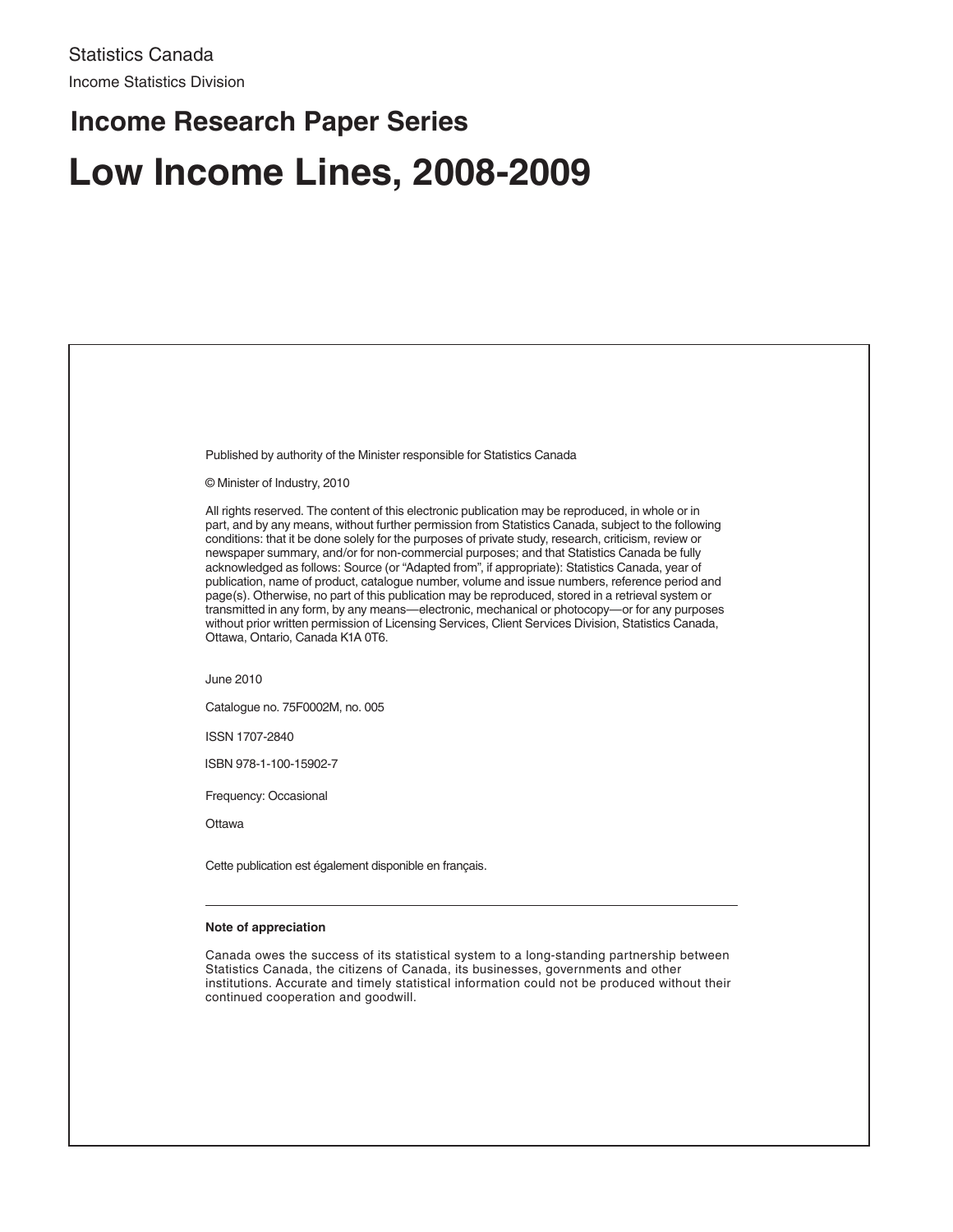#### **Abstract**

In order to provide a holographic or complete picture of low income, Statistics Canada is implementing an approach that uses three complementary low income lines: the Low Income Cutoffs (LICOs), the Low Income Measures (LIMs) and the Market Basket Measure (MBM). While the first two lines were developed by Statistics Canada, the MBM is based on concepts developed by Human Resources and Skills Development Canada. Though these measures differ from one another, they give a generally consistent picture of low income status over time. None of these measures is the best. Each contributes its own perspective and its own strengths to the study of low income, so that cumulatively, the three provide a better understanding of the phenomenon of low income as a whole. These measures are not measures of poverty, but strictly measures of low income.

The LICOs are based on the relationship between the incomes and the consumption patterns of Canadian households as observed in 1992. The LICOs have been very widely used in Canada since the 1970s. The LIM is based solely on the distribution of household income across the Canadian population and is intended as a reference for international comparisons. Statistics Canada has been producing the LIM for more than 15 years. With this release, a different approach in calculating the LIM is introduced which is aligned with latest international standard. Finally, the MBM defines low income in relation to the cost of a predefined set of goods and services. The price of this "basket" of goods and services takes regional differences in the cost of living into account.

This publication incorporates a detailed description of the methods used to arrive at each of these measurements. It also explains how base years are defined and how LICOs are updated using the Consumer Price Index. Because the LICOs only depend on the annual Consumer Price Index, they can be produced as soon as the CPI is available (January following the reference year). The LIMs and the MBM depend on other survey products that are available much later. Consequently, they can only be produced 12 to 16 months after the end of the reference year. For these reasons, this report contains LICOs up to 2009, but LIMs and MBM up to 2008 only.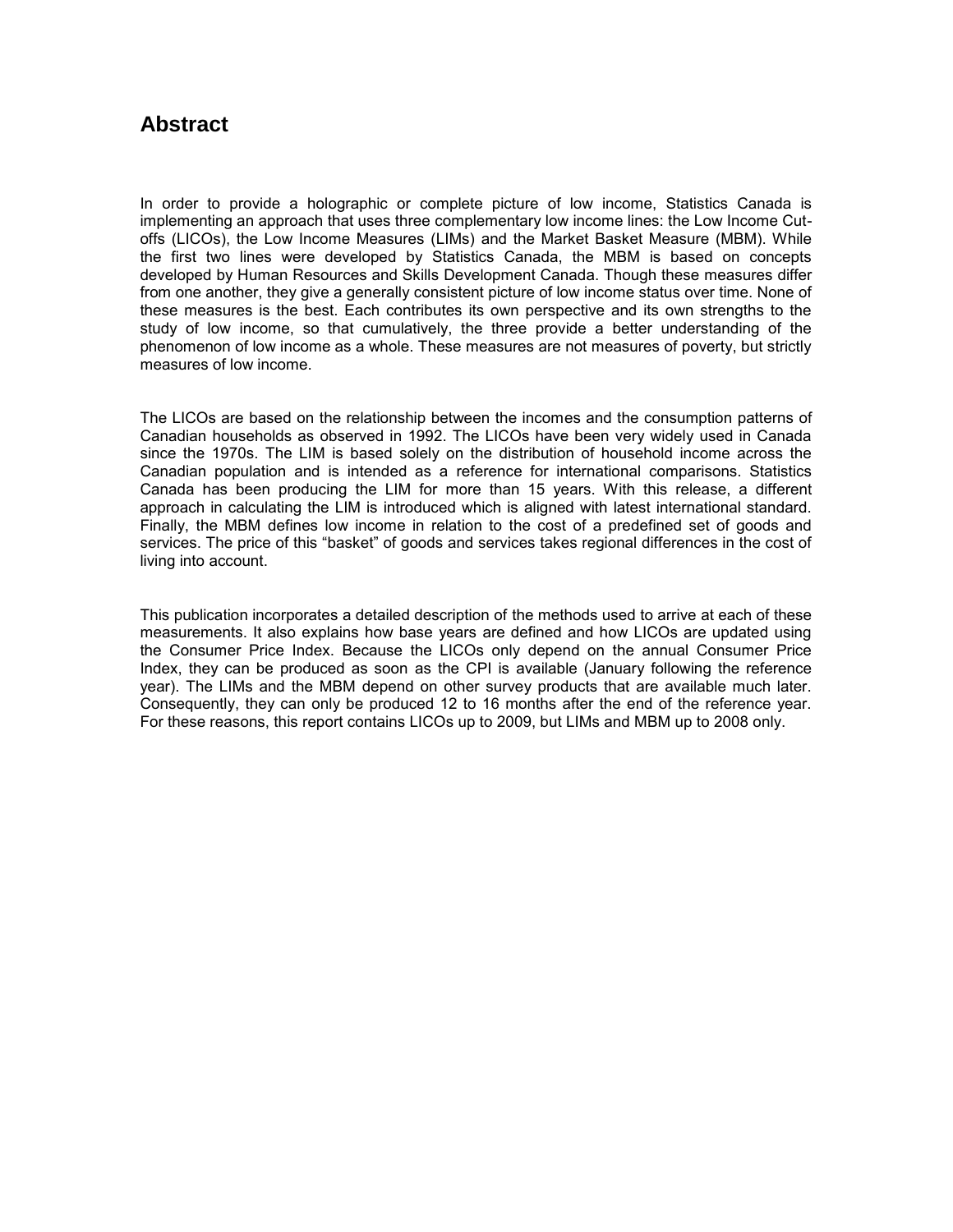# **Table of contents**

| Changes to the LIM – accounting unit, unit of analysis and equivalence scale10          |  |
|-----------------------------------------------------------------------------------------|--|
|                                                                                         |  |
|                                                                                         |  |
|                                                                                         |  |
|                                                                                         |  |
|                                                                                         |  |
|                                                                                         |  |
|                                                                                         |  |
|                                                                                         |  |
| Table 3 Low income measures, by income concept, for household size of four persons 25   |  |
| Table 4 Market Basket Measure thresholds, disposable income for reference family of two |  |
|                                                                                         |  |
| Annex, Historical low income cut-offs (LICOs)                                           |  |
|                                                                                         |  |
|                                                                                         |  |
|                                                                                         |  |
|                                                                                         |  |
|                                                                                         |  |
|                                                                                         |  |
| Annual consumer price index (CPI) for Canada, all-items (2002=100) 32                   |  |
|                                                                                         |  |
|                                                                                         |  |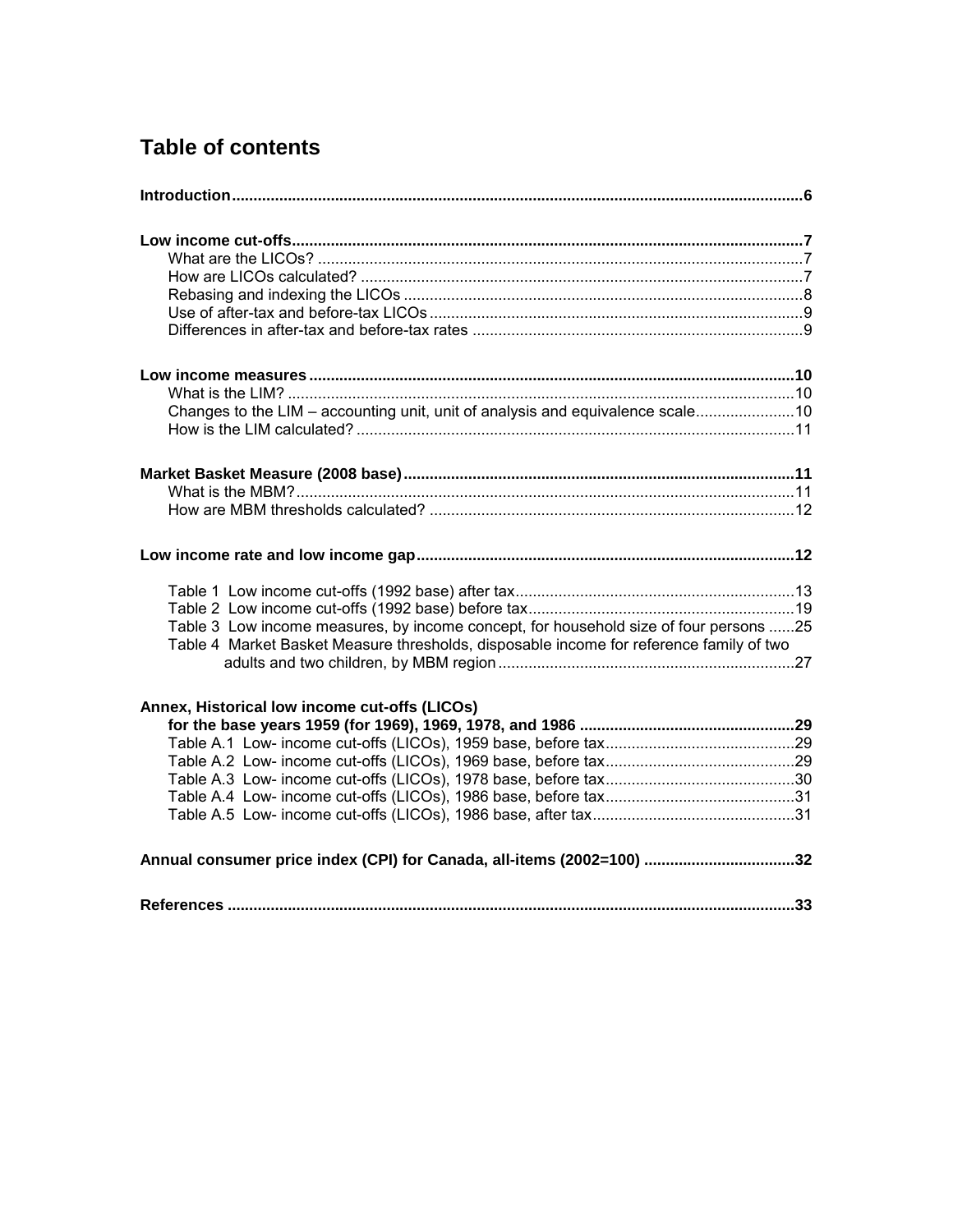#### <span id="page-5-0"></span>**Introduction**

Statistics Canada has a long history of publishing data on the low income of Canadians. The low income cut-offs (LICOs) were first published in 1967 as part of the 1961 Census monograph series and are by far Statistics Canada's most established and widely recognized approach to estimating low- income cut-offs. LICOs are income thresholds below which families devote a larger share of income to the necessities of food, shelter and clothing than the average family would.

Following the practice of many international organizations, Statistics Canada began to publish before- and after-tax low income measures (LIMs) in 1991. LIMs are particularly convenient for making international comparisons, since estimating the cut-offs requires only data on household<sup>1</sup> incomes within a country. As such, they require no adjustments using exchange rates or purchasing power parity indexes as would be necessary to make meaningful comparisons of absolute levels of income between countries.

The Market Basket Measure (MBM) was developed by Human Resources Development Canada (HRSDC) to represent a standard of living that is a compromise between subsistence and social inclusion that reflects differences in living costs across the country (Hatfield, Pyper and Gustajtis 2010). The thresholds are produced for a reference family of two adults and two children for all sizes of area of residence in each province and for several cities. While HRSDC is responsible for defining the components of the basket and the related concepts, Statistics Canada is responsible for the costing the components and producing low income statistics.

Media, researchers and policy-makers interested in measures of low income are typically concerned with the extent to which individuals in the population are living in poverty. Unfortunately, defining poverty is far from straightforward. The underlying difficulty is that poverty is a question of social consensus, defined for a given point in time and in the context of a given country. Decisions on what defines poverty are subjective and ultimately arbitrary<sup>2</sup>. Given this, Statistics Canada has always referred to the low income lines as indicators of the extent to which some Canadians are less well-off than others based solely on income and as such, are low income and not poverty measures.

Other statistical organizations are also sensitive to the use of the word 'poverty'. Eurostat refers to its measure (similar to the LIM) as an 'at risk of poverty' measure. In the United States, where an official poverty measure exists, the poverty rates are qualified as being calculated according to a specified definition, allowing that other measures are possible.

The purpose of this document is to provide the dollar cut-offs used to define the low income population. Low income status can be determined using family or household income. The family concept used is the economic family, that is, all persons living in the same dwelling and related by blood, marriage, common-law relationship or adoption. A household is defined as a person or group of persons residing in a dwelling

-

<sup>1</sup>. Previously, LIMs were calculated at the economic family level. Beginning with this release, LIMs are calculated at the household level to meet the international standard.

<sup>2.</sup> Refer to 'On poverty and Low income' (Fellegi) and 'Describing the Distribution of Income: Guidelines for Effective Analysis' (Skuterud, Frenette, and Poon) for a more detailed discussion on poverty and low income.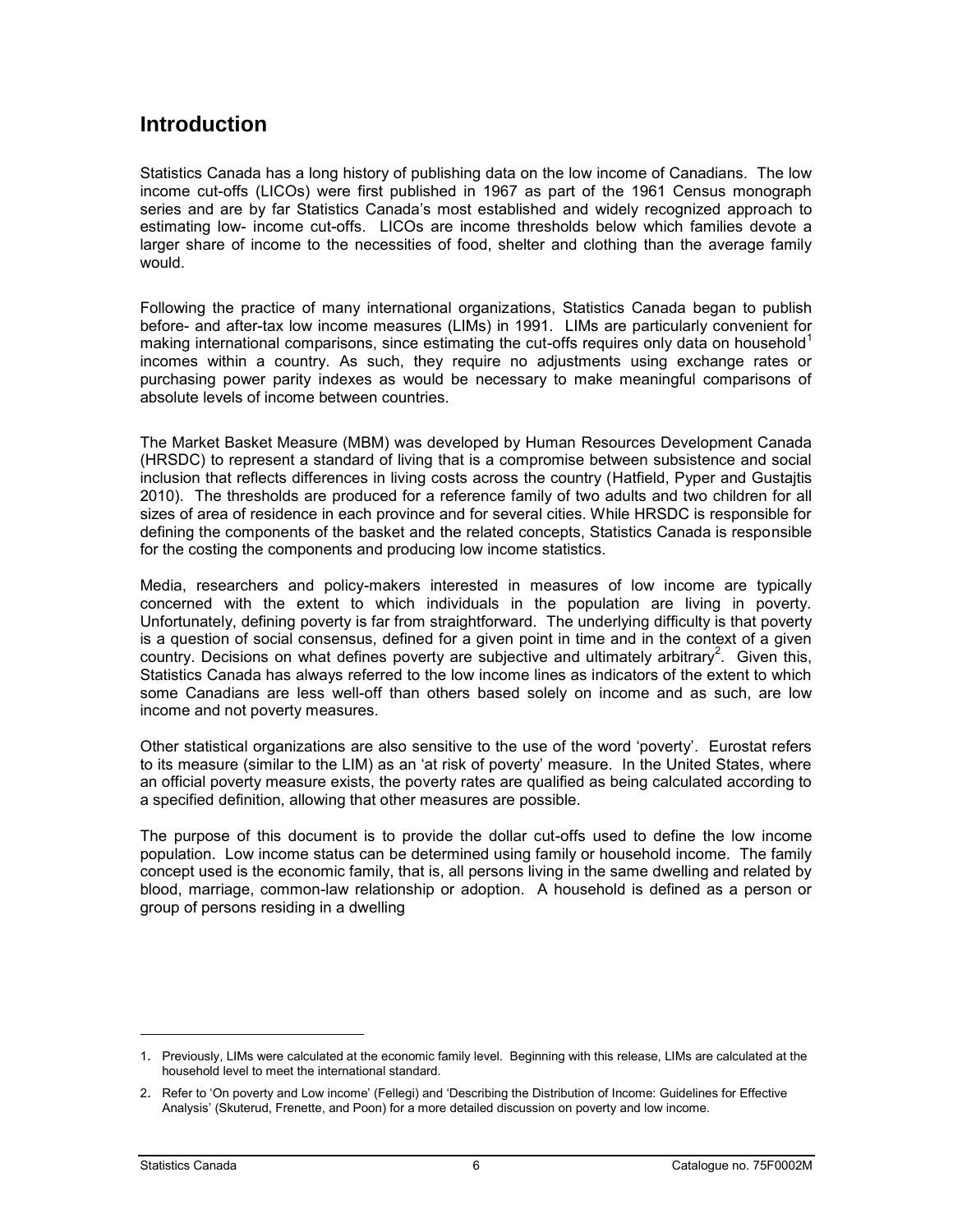#### <span id="page-6-0"></span>**Low income cut-offs**

#### **What are the LICOs?**

The low income cut-offs (LICOs) are income thresholds below which a family will likely devote a larger share of its income on the necessities of food, shelter and clothing than the average family. The approach is essentially to estimate an income threshold at which families are expected to spend 20 percentage points more than the average family on food, shelter and clothing.<sup>3</sup> The first set of published LICOs used the 1959 Family Expenditure Survey to estimate five different cutoffs varying between families of size one to five. These thresholds were then compared to family income from Statistics Canada's major income survey, the Survey of Consumer Finances (SCF) $<sup>4</sup>$ ,</sup> to produce low income rates.

Today, Statistics Canada continues to use precisely this approach to construct LICOs, with the exception that cut-offs now vary by 7 family sizes and 5 different populations of the area of residence. This additional variability is intended to capture differences in the cost of living between rural and urban areas.<sup>5</sup>

#### **How are LICOs calculated?**

As mentioned previously, a LICO is an income threshold below which a family will likely devote a larger share of its income to the necessities of food, shelter and clothing than an average family would. According to the most recent base for LICOs, the 1992 Family Expenditures Survey, the average family spent 43% of its after-tax income on food, shelter and clothing. Figure 1 shows the calculation of a LICO using the example of a family of four living in an urban community with a population between 30,000 and 99,999. The 63% line represents the average proportion of aftertax income that all families (regardless of size) spent on food, shelter and clothing in 1992 (i.e. 43%) plus the 20 percentage point margin. The dots on the chart show the actual observed proportion of income spent by four-person families in medium-sized cities on necessities, according to the 1992 Family Expenditure Survey. A regression line is fitted to this distribution and the intersection of that curve and the 63% line gives the LICO—in this case, \$21,359. $678$ 

This process is carried out for seven family sizes and five community sizes and results in a table of 35 cut-offs. This operation is done twice: once for before-tax cut-offs, once for after-tax cut-offs.

j 3. Twenty percentage points are used based on the rationale that a family spending 20 percentage points more than the average would be in "straitened circumstances".

<sup>4.</sup> Starting with data for 1996, the Survey of Labour and Income Dynamics (SLID) replaces the Survey of Consumer Finances (**S**CF).

<sup>5</sup>. The LICOs were revised in early 2005 to incorporate revised weights from the 1992 Family Expenditure Survey, which were part of the 2003 Survey of Household Spending historical revision.

<sup>6</sup>. The model is the following: the logarithm of spending on food, shelter and clothing is a function of the logarithm of income, family size and size of the area of residence.

<sup>7</sup>. It can clearly be seen that as income increases, the proportion spent on food, shelter and clothing decreases. In this case, points to the left of the intersection point between the regression curve and 63% line represent situations where more than 63% of after-tax income is spent on necessities

<sup>8.</sup> All dollar values are expressed in current dollars.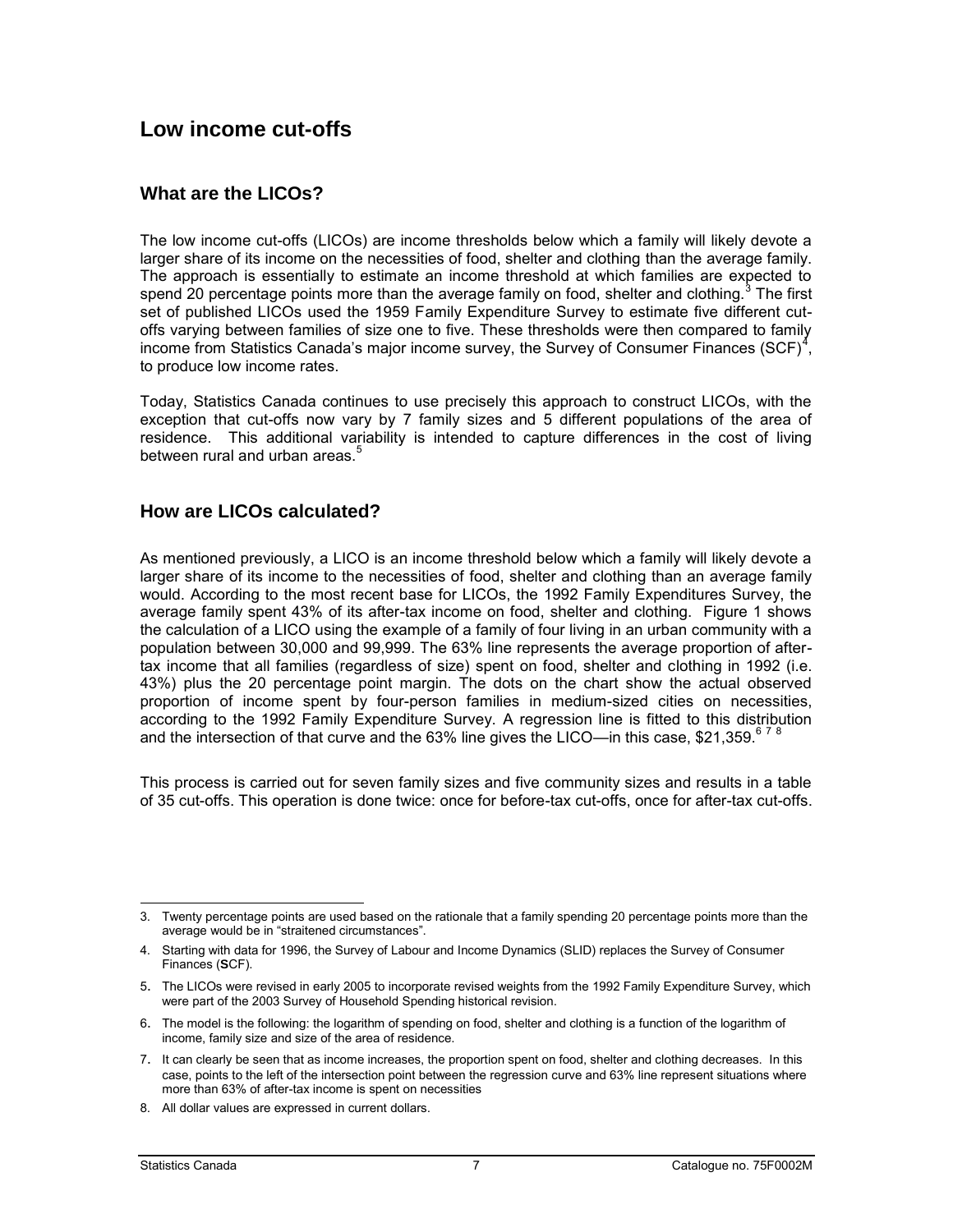#### <span id="page-7-0"></span>**Figure 1**

#### **Calculation of an after-tax LICO**



#### **Rebasing and indexing the LICOs**

Over time, Canadian families have spent a smaller percentage of their income on the necessities of food, shelter and clothing. This relationship between families' income and spending is associated with a specific point in time, i.e. the year of the expenditure survey used to derive the cut-offs. That particular year is referred to as the base year for the set of cut-offs. In order to account for changing spending patterns, Statistics Canada has in the past recalculated new LICOs after each subsequent Family Expenditure Survey. This process is referred to as rebasing and includes recalculating new LICOs using the method described in 'How are low income cutoffs calculated?' and the new spending data. In addition to the 1992 base, LICOs have also been based on the 1986, 1978, 1969 and 1959 Family Expenditure Surveys; although cut-offs based on 1992 are the most commonly used and are available for the income reference years from 1976 onwards $\frac{9}{2}$ 

After having calculated LICOs in the base year, cut-offs for other years are obtained by applying the corresponding Consumer Price Index (CPI) inflation rate to the cut-offs from the base year – the process of indexing the LICOs. The CPI are provided at the end of this document. For example, continuing with the 1992 after-tax LICO for a family of four living in an urban community with a population between 30,000 and 99,999; to calculate the corresponding LICO for 2009, the Consumer Price Index is used as follows:

<sup>-</sup>9. In 1997, the Family Expenditure Survey was replaced by the Survey of Household Spending, an annual survey. Therefore, theoretically new rebased LICOs could be produced annually (see Cotton, Webber, Saint-Pierre (1999) for more details).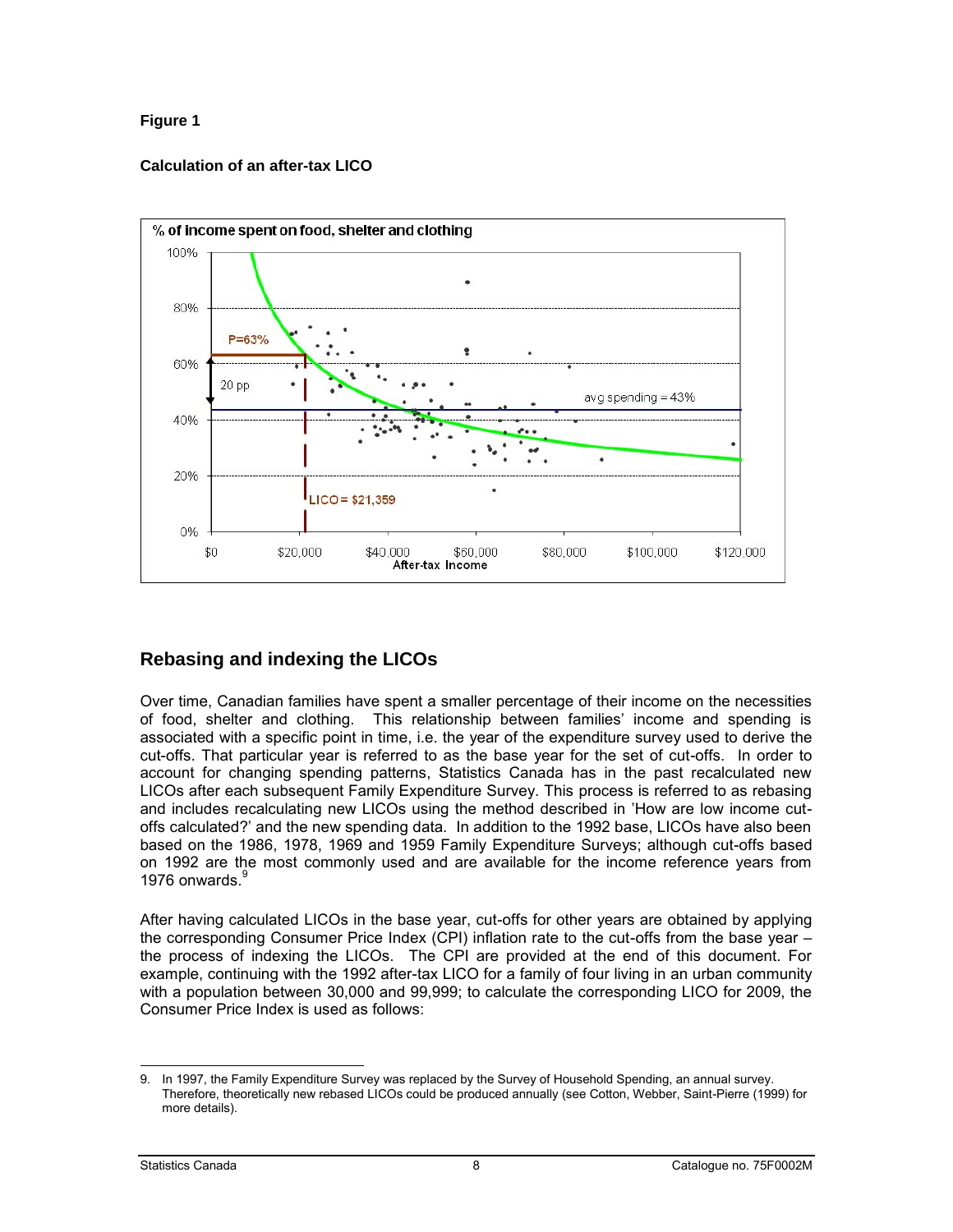<span id="page-8-0"></span>LICO <sub>2009</sub> = LICO<sub>1992</sub> x CPI <sub>2009</sub> / CPI<sub>1992</sub> = 21,359 x 114.4/ 84.0 = 29,089

Thus for 2009, the 1992 based after-tax LICO for a family of four living in an urban community with a population between 30,000 and 99,999 is \$29,089, expressed in current dollars.

Because the LICOs only depend on the annual Consumer Price Index, they can be produced as soon as the CPI is available, that is January following the reference year.

Note that using the CPI to update the cut-offs takes inflation into account, but does not reflect any changes that might occur over time in the average spending on necessities.

#### **Use of after-tax and before-tax LICOs**

The average proportion of income that families spend on food, shelter and clothing, which figures prominently in the low income cut-offs, is undoubtedly a useful gauge of economic well-being no matter which income concept is used. The choice of after-tax income, total income or market income depends on whether one wants to take into account the added spending power that a family gets from receiving government transfers or its reduced spending power after paying taxes.

Statistics Canada produces two sets of low income cut-offs and their corresponding rates—those based on total income (i.e., income including government transfers, before the deduction of income taxes) and those based on after-tax income. Derivation of before-tax versus after-tax low income cut-offs are each done independently. There is no simple relationship, such as the average amount of taxes payable, to distinguish the two types of cut-offs.

Although both sets of low income cut-offs and rates continue to be available, Statistics Canada prefers the use of the after-tax measure.

The choice to highlight after-tax rates was made for two main reasons. First, income taxes and transfers are essentially two methods of income redistribution. The before-tax rates only partly reflect the entire redistributive impact of Canada's tax/transfer system because they include the effect of transfers but not the effect of income taxes. Second, since the purchase of necessities is made with after-tax dollars, it is logical to use people's after-tax income to draw conclusions about their overall economic well-being.

#### **Differences in after-tax and before-tax rates**

The number of people falling below the cut-offs has been consistently lower on an after-tax basis than on a before-tax basis. This result may appear inconsistent at first glance, since incomes after tax cannot be any higher than they are before tax, considering that all transfers, including refundable tax credits, are included in the definition of "before-tax" total income. However, with a relative measure of low income such as the LICO, this result is to be expected with any income tax system which, by and large, taxes those with more income at a higher rate than those with less. These "progressive" tax rates compress the distribution of income. Therefore, some families in low income before taking taxes into account are relatively better off and not in low income on an after-tax basis.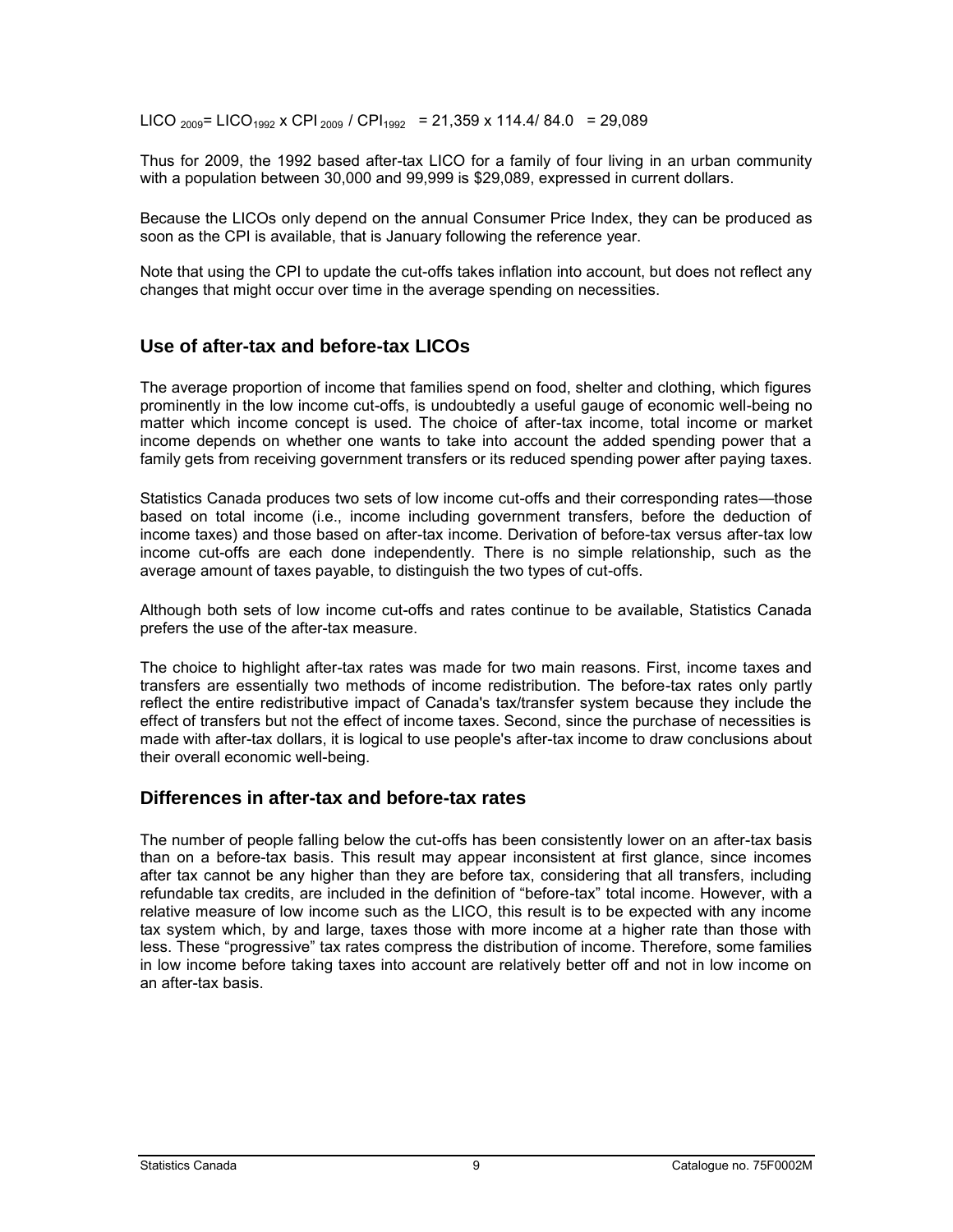#### <span id="page-9-0"></span>**Low income measures**

#### **What is the LIM?**

For the purpose of making international comparisons, the LIM is the most commonly used low income line. The use of the low income measure (LIM) was suggested in 1989 in a discussion paper written by Wolfson, Evans, and the OECD<sup>10</sup> which discussed their concerns about the LICOs. In simple terms, the LIM is a fixed percentage (50%) of median adjusted household<sup>11</sup> income, where "adjusted" indicates that household needs are taken into account. Adjustment for household sizes reflects the fact that a household's needs increase as the number of members increases. Most would agree that a household of five has greater needs than a household of two.

The LIMs are calculated three times; with market income, before-tax income, and after-tax income using the Survey of Labour and Income Dynamics (SLID). They do not require updating using an inflation index because they are calculated using an annual survey of household income. Unlike the low income cut-offs, which are derived from an expenditure survey and then compared to an income survey, the LIMs are both derived and applied using a single income survey.

#### **Changes to the LIM – accounting unit, unit of analysis and equivalence scale**

With this release, some changes have been made to the concepts around the Low Income Measures (Murphy, Zhang and Dionne, 2010). These changes relate to the accounting unit utilized, the unit of analysis and the equivalence scale.

In previous years, the economic family was the accounting unit in which individuals pooled income to enjoy economies of scale. However, beginning this year, the household has replaced the economic family in the LIM. The rationale for this change is twofold. Firstly, housing costs such as mortgage interest or rent and utilities are likely shared among individuals living in a dwelling, regardless if they are part of a different economic family. Secondly, the household is the international standard when analysing income distribution (The Canberra Group 2001).

In addition, a change also appears at the unit of analysis. The median is no longer calculated over the population of families or households, but over the population of individuals. Hence, each person in the population is represented by its adjusted household income. The LIM is then defined as 50% of the median of the adjusted household income observed at the person level.

Finally, the equivalence scale has been changed. In the past, the scale used by Statistics Canada was as follows:

- the oldest person in the family was assigned a factor of 1.0;
- the second oldest person in the family was assigned a factor of 0.4;
- each of the other family members aged 16 and over was assigned a factor of 0.4;
- each of the other family members under age 16 was assigned a factor of 0.3.

j 10. ‗Statistics Canada's Low Income Cut-offs: Methodological Concerns and Possibilities' (Wolfson, Evans, and OECD).

<sup>11.</sup> A household is defined as a person or group of persons residing in a dwelling.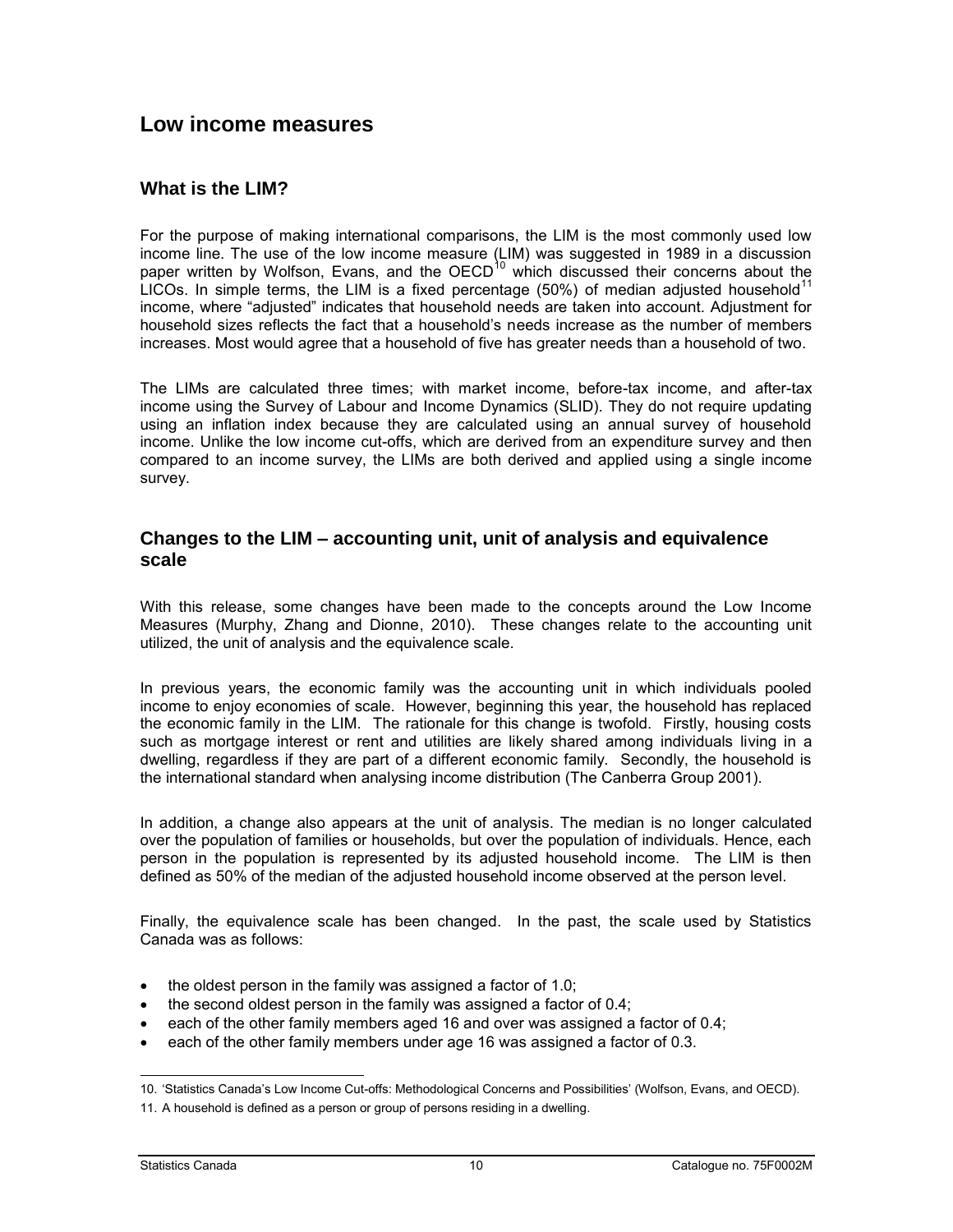<span id="page-10-0"></span>The adjusted income amount for the family was then obtained by dividing the family's income by the sum of the factors assigned to the family's members.

In order to ensure international consistency and to facilitate the calculation of adjusted household income, a new scale will now be used. From now on, adjusted household income will be obtained by dividing household income by the square root of the number of members in the household. Previous years' LIMs have been revised accordingly.

#### **How is the LIM calculated?**

In order to calculate the LIMs, first calculate "equivalent household income" for each household by dividing household income by its adjusted size, that is the square root of the number of persons in the household. Next, assign this adjusted household income to each individual in the population. Then determine the median of this "equivalent household income" over the population of individuals that is the amount where half of all individuals will be above it and half below. The LIM for a household of one person is 50% of this median "equivalent household income", and the LIMs for other sizes of households are equal to this value multiplied by their "equivalent household size‖.

#### **Market Basket Measure (2008 base)**

#### **What is the MBM?**

The MBM is based on the cost of a specific basket of goods and services representing a modest, basic standard of living. It includes the costs of food, clothing, footwear, transportation, shelter and other expenses for a reference family of two adults aged 25-49 and two children (aged 9 and 13). It provides thresholds for a finer geographic level than the LICO, allowing, for example, different costs for rural areas in the different provinces. These thresholds are compared to disposable income of families to determine low income status. Disposable income is defined as the sum remaining after deducting the following from total family income: total income taxes paid; the personal portion of payroll taxes; other mandatory payroll deductions such as contributions to employer-sponsored pension plans, supplementary health plans, and union dues; child support and alimony payments made to another family; out-of-pocket spending on child care; and noninsured but medically prescribed health-related expenses such as dental and vision care, prescription drugs, and aids for persons with disabilities.

The MBM and the MBM disposable income were designed by a working group of Federal, Provincial and Territorial officials, led by HRSDC between 1997 and 1999 (Hatfield, 2002; Michaud, Cotton and Bishop 2004). During 2009 and early 2010, it underwent a comprehensive review of both content and methodology (Hatfield, Pyper and Gustajtis 2010). The consultation process, led by HRSDC, involved officials from Provincial and Territorial governments, other federal governments and agencies including Statistics Canada and a panel of experts in low income measurement. This review process led to a rebased series of thresholds (MBM 2008 base), revised historically to 2000, the beginning of the MBM time series.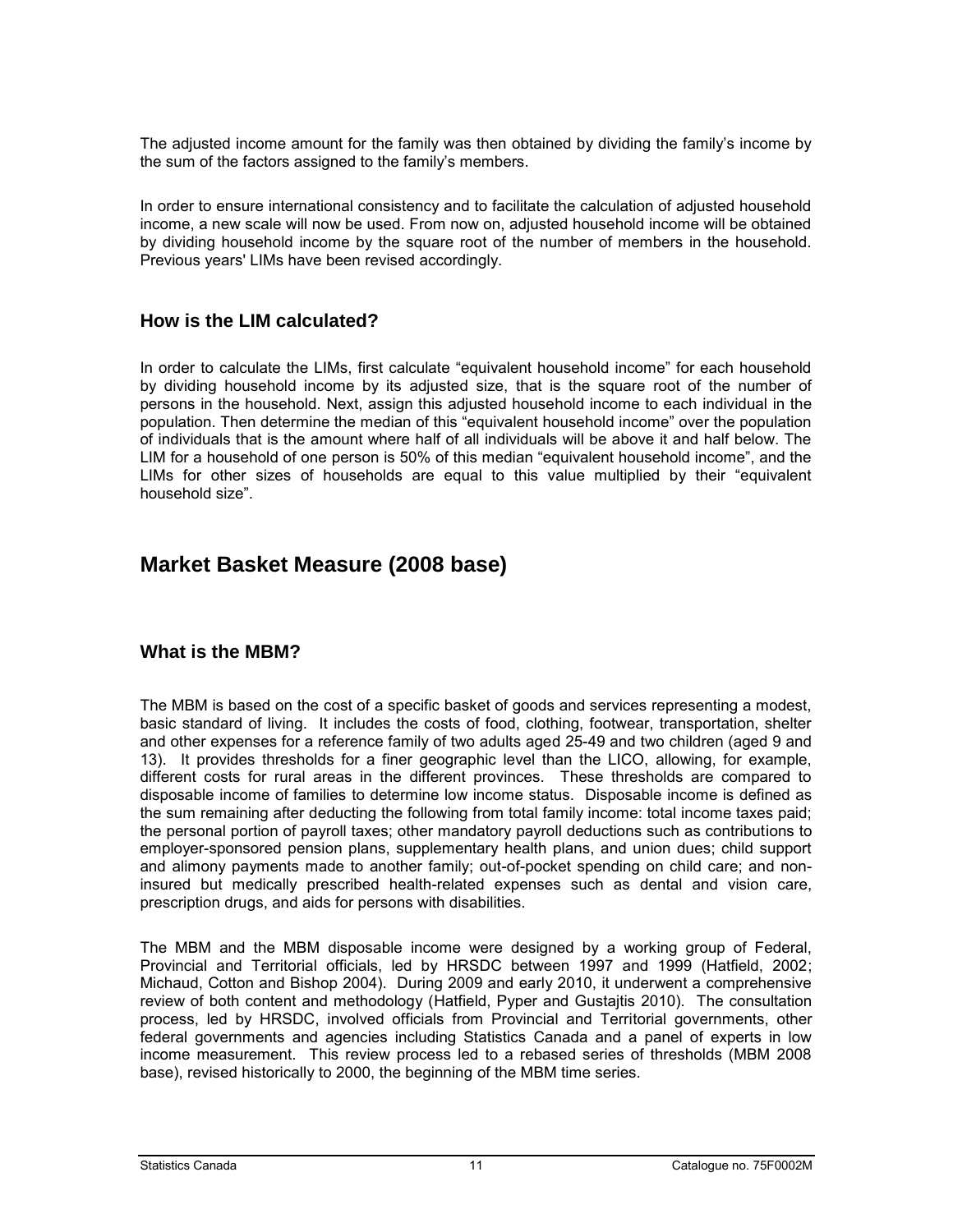#### <span id="page-11-0"></span>**How are MBM thresholds calculated?**

The MBM thresholds are calculated as the cost of purchasing the following items:

- A nutritious diet as specified in the 2008 National Nutritious Food Basket.
- A basket of clothing and footwear required by a family of two adults and two children
- Shelter cost as the median cost of a two- or three-bedroom units including electricity, heat, water and appliances
- Transportation costs, using public transit where available or costs associated with owning and operating a modest vehicle where public transit is not available.
- Other necessary goods and services.

#### **Low income rate and low income gap**

To determine whether a person is in low income, the appropriate low income line (LIL) is compared to the income of the person's family<sup>12</sup> (or household)<sup>13</sup>. If their income is below the cut-off, the individual is considered to be in low income. In other words, "persons in low income" should be interpreted as persons who are part of low income families (or households), including persons living alone whose income is below the cut-off. Similarly, "children in low income" means ―children who are living in low income families (or households)‖. Overall, the low income rate for persons can then be calculated as the number of persons in low income divided by the total population. The same can be done for various sub-groups of the population; for example, low income rates by age, sex, or province.

After having determined that an individual is in low income, the depth of its low income can be analysed by using the amount that the person's family (or household) income falls short of the relevant low income cut-off. For example, an individual living in a family (or household) with an income of \$15,000 and a low income cut-off of \$20,000 would have a low income gap of \$5,000. In percentage terms this gap would be 25%.<sup>14</sup> The average gap for a given population, whether expressed in dollar or percentage terms, is the average of these values as calculated for each person.

<sup>-</sup>12. The family concept used is the economic family, that is, all persons living in the same dwelling and related by blood, marriage, common-law relationship or adoption.

<sup>13.</sup> When using the LICO or the MBM, the economic family is the appropriate unit. When using the LIM, the household is the appropriate unit.

<sup>14.</sup> For the calculation of this low income gap, negative incomes are treated as zero.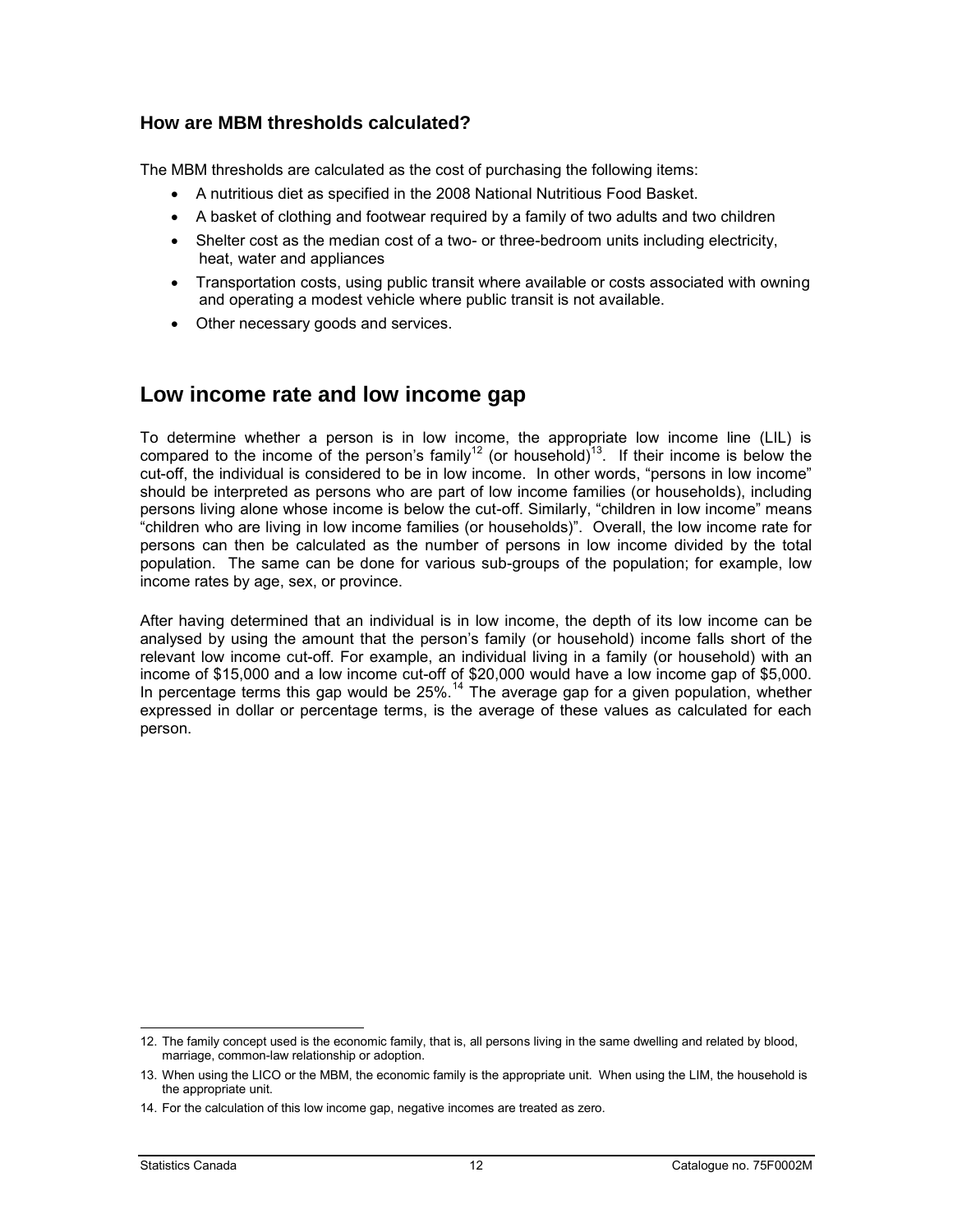|                     |                    |                                  | <b>Community size</b>  |                          |                     |
|---------------------|--------------------|----------------------------------|------------------------|--------------------------|---------------------|
|                     | <b>Rural areas</b> |                                  | Urban areas            |                          |                     |
|                     |                    | Less than<br>30,000 <sup>1</sup> | 30,000 to<br>99,999    | 100,000<br>to<br>499,999 | 500,000<br>and over |
| Size of family unit |                    |                                  | <b>Current dollars</b> |                          |                     |
| 1992                |                    |                                  |                        |                          |                     |
| 1 person            | 8,848              | 10,126                           | 11,296                 | 11,439                   | 13,526              |
| 2 persons           | 10,769             | 12,325                           | 13,749                 | 13,922                   | 16,462              |
| 3 persons           | 13,410             | 15,346                           | 17,120                 | 17,336                   | 20,499              |
| 4 persons           | 16,729             | 19,146                           | 21,359                 | 21,628                   | 25,574              |
| 5 persons           | 19,050             | 21,802                           | 24,322                 | 24,628                   | 29,121              |
| 6 persons           | 21,127             | 24,179                           | 26,974                 | 27,313                   | 32,296              |
| 7 or more persons   | 23,204             | 26,556                           | 29,625                 | 29,998                   | 35,471              |
| 1993                |                    |                                  |                        |                          |                     |
| 1 person            | 9,017              | 10,319                           | 11,511                 | 11,657                   | 13,784              |
| 2 persons           | 10,974             | 12,560                           | 14,011                 | 14,187                   | 16,776              |
| 3 persons           | 13,665             | 15,638                           | 17,446                 | 17,666                   | 20,889              |
| 4 persons           | 17,048             | 19,511                           | 21,766                 | 22,040                   | 26,061              |
| 5 persons           | 19,413             | 22,217                           | 24,785                 | 25,097                   | 29,676              |
| 6 persons           | 21,529             | 24,640                           | 27,488                 | 27,833                   | 32,911              |
| 7 or more persons   | 23,646             | 27,062                           | 30,189                 | 30,569                   | 36,147              |
| 1994                |                    |                                  |                        |                          |                     |
| 1 person            | 9,027              | 10,331                           | 11,525                 | 11,671                   | 13,800              |
| 2 persons           | 10,987             | 12,574                           | 14,027                 | 14,204                   | 16,795              |
| 3 persons           | 13,681             | 15,657                           | 17,466                 | 17,687                   | 20,914              |
| 4 persons           | 17,068             | 19,533                           | 21,791                 | 22,066                   | 26,092              |
| 5 persons           | 19,436             | 22,243                           | 24,814                 | 25,126                   | 29,710              |
| 6 persons           | 21,555             | 24,668                           | 27,520                 | 27,866                   | 32,950              |
| 7 or more persons   | 23,674             | 27,093                           | 30,225                 | 30,605                   | 36,189              |

#### <span id="page-12-0"></span>**Table 1 Low income cut-offs (1992 base) after tax**

<sup>-</sup>1. Includes cities with a population between 15,000 and 30,000 and small urban areas (under 15,000).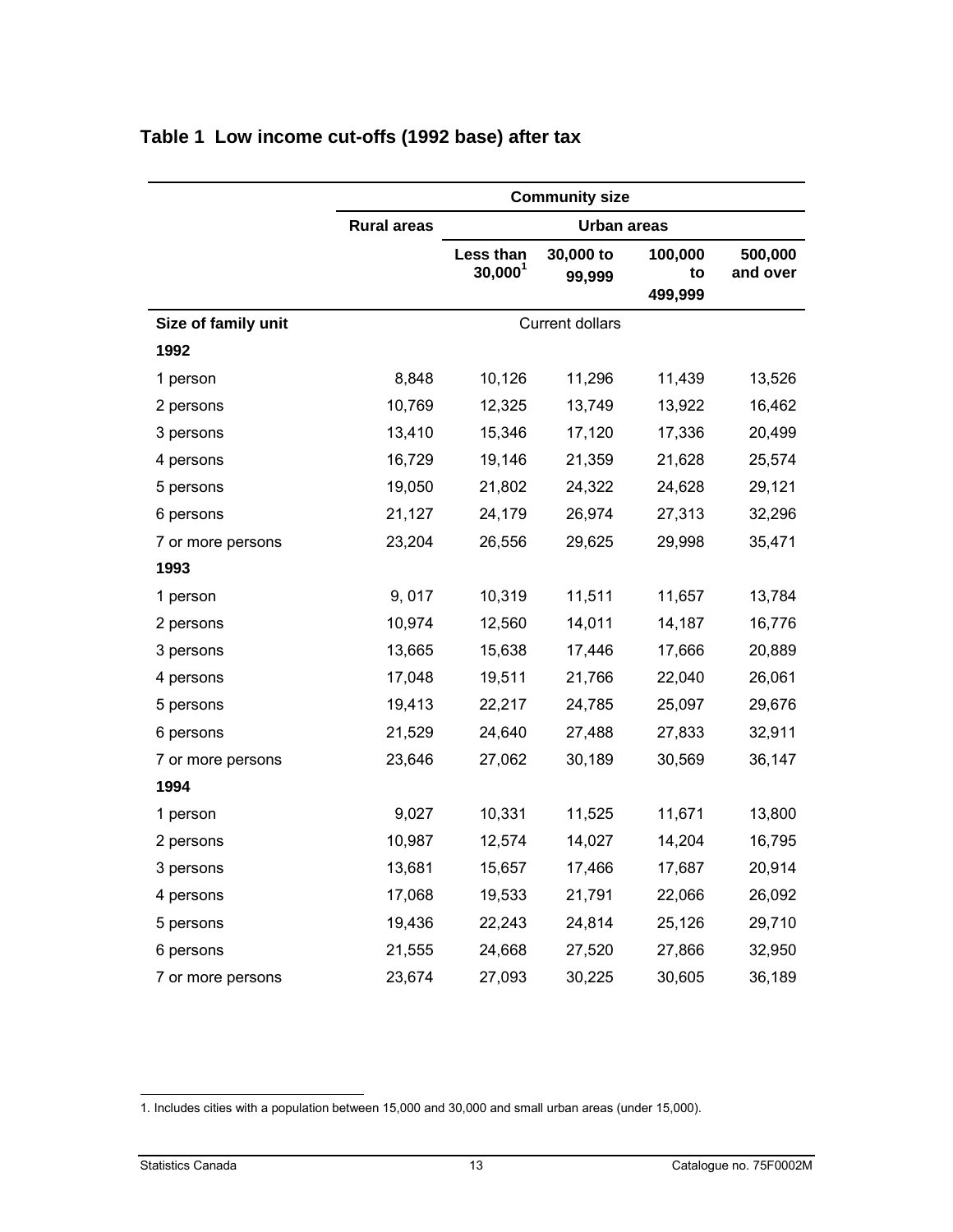|                     | <b>Community size</b> |                         |                        |                          |                     |
|---------------------|-----------------------|-------------------------|------------------------|--------------------------|---------------------|
|                     | <b>Rural areas</b>    |                         | <b>Urban areas</b>     |                          |                     |
|                     |                       | Less than<br>$30,000^1$ | 30,000 to<br>99,999    | 100,000<br>to<br>499,999 | 500,000<br>and over |
| Size of family unit |                       |                         | <b>Current dollars</b> |                          |                     |
| 1995                |                       |                         |                        |                          |                     |
| 1 person            | 9,227                 | 10,560                  | 11,780                 | 11,929                   | 14,106              |
| 2 persons           | 11,231                | 12,853                  | 14,338                 | 14,519                   | 17,168              |
| 3 persons           | 13,985                | 16,004                  | 17,854                 | 18,079                   | 21,378              |
| 4 persons           | 17,446                | 19,967                  | 22,274                 | 22,555                   | 26,670              |
| 5 persons           | 19,866                | 22,736                  | 25,364                 | 25,683                   | 30,369              |
| 6 persons           | 22,032                | 25,215                  | 28,130                 | 28,484                   | 33,680              |
| 7 or more persons   | 24,198                | 27,694                  | 30,895                 | 31,284                   | 36,991              |
| 1996                |                       |                         |                        |                          |                     |
| 1 person            | 9,364                 | 10,717                  | 11,955                 | 12,106                   | 14,315              |
| 2 persons           | 11,397                | 13,044                  | 14,551                 | 14,734                   | 17,422              |
| 3 persons           | 14,192                | 16,241                  | 18,119                 | 18,347                   | 21,695              |
| 4 persons           | 17,705                | 20,263                  | 22,605                 | 22,890                   | 27,066              |
| 5 persons           | 20,161                | 23,074                  | 25,741                 | 26,065                   | 30,820              |
| 6 persons           | 22,359                | 25,589                  | 28,547                 | 28,906                   | 34,180              |
| 7 or more persons   | 24,558                | 28,105                  | 31,353                 | 31,748                   | 37,540              |
| 1997                |                       |                         |                        |                          |                     |
| 1 person            | 9,522                 | 10,898                  | 12,157                 | 12,311                   | 14,557              |
| 2 persons           | 11,589                | 13,264                  | 14,797                 | 14,983                   | 17,716              |
| 3 persons           | 14,432                | 16,515                  | 18,424                 | 18,657                   | 22,061              |
| 4 persons           | 18,004                | 20,605                  | 22,986                 | 23,276                   | 27,522              |
| 5 persons           | 20,501                | 23,463                  | 26,175                 | 26,504                   | 31,340              |
| 6 persons           | 22,737                | 26,021                  | 29,029                 | 29,394                   | 34,757              |
| 7 or more persons   | 24,972                | 28,579                  | 31,882                 | 32,284                   | 38,174              |

<sup>-</sup>1. Includes cities with a population between 15,000 and 30,000 and small urban areas (under 15,000).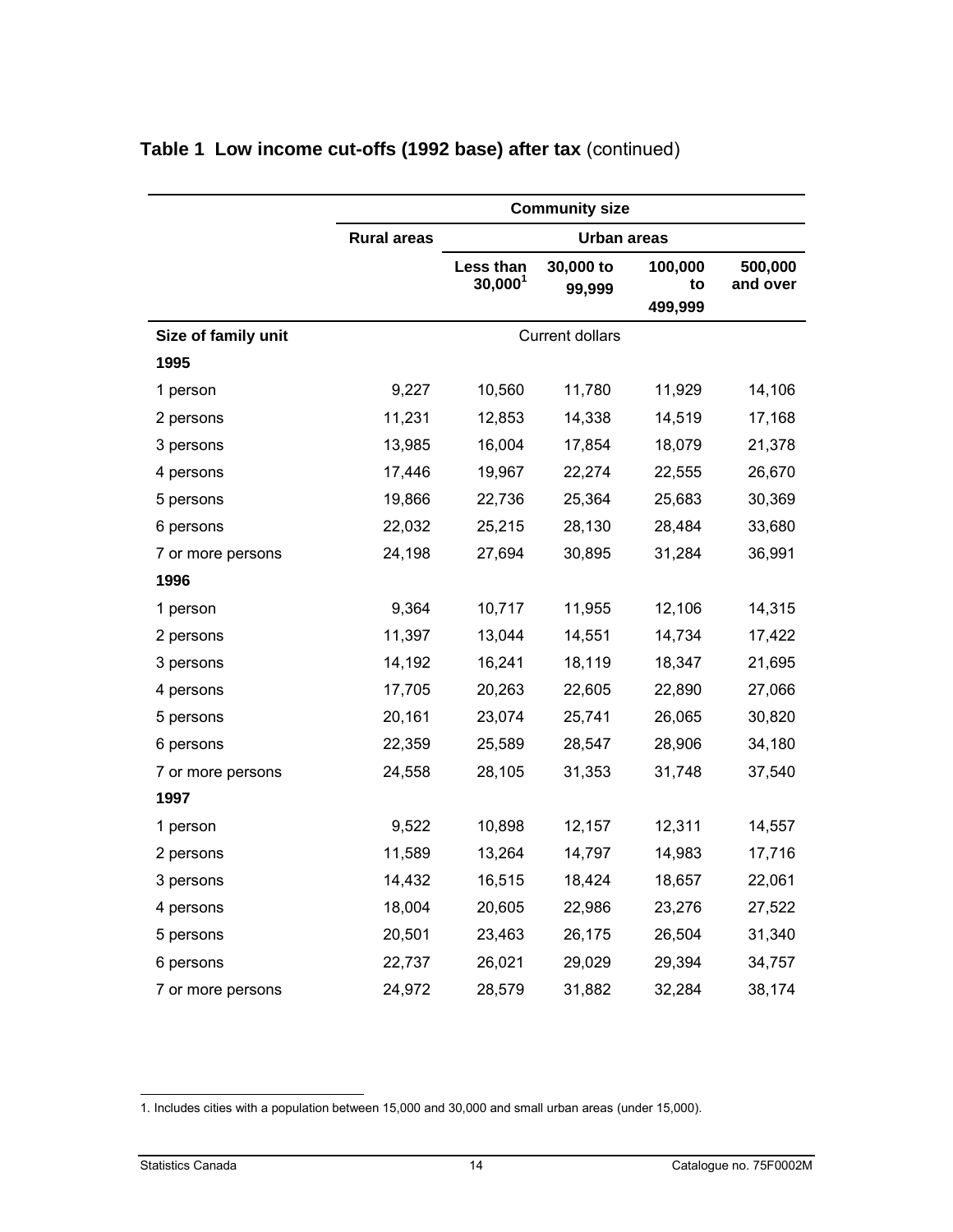|                     | <b>Community size</b> |                         |                        |                          |                     |
|---------------------|-----------------------|-------------------------|------------------------|--------------------------|---------------------|
|                     | <b>Rural areas</b>    |                         | <b>Urban areas</b>     |                          |                     |
|                     |                       | Less than<br>$30,000^1$ | 30,000 to<br>99,999    | 100,000<br>to<br>499,999 | 500,000<br>and over |
| Size of family unit |                       |                         | <b>Current dollars</b> |                          |                     |
| 1998                |                       |                         |                        |                          |                     |
| 1 person            | 9,617                 | 11,006                  | 12,278                 | 12,433                   | 14,701              |
| 2 persons           | 11,705                | 13,396                  | 14,944                 | 15,132                   | 17,893              |
| 3 persons           | 14,575                | 16,680                  | 18,608                 | 18,843                   | 22,280              |
| 4 persons           | 18,183                | 20,810                  | 23,215                 | 23,508                   | 27,797              |
| 5 persons           | 20,706                | 23,697                  | 26,436                 | 26,768                   | 31,652              |
| 6 persons           | 22,963                | 26,280                  | 29,318                 | 29,687                   | 35,103              |
| 7 or more persons   | 25,221                | 28,864                  | 32,200                 | 32,605                   | 38,554              |
| 1999                |                       |                         |                        |                          |                     |
| 1 person            | 9,785                 | 11,199                  | 12,493                 | 12,651                   | 14,959              |
| 2 persons           | 11,910                | 13,631                  | 15,206                 | 15,397                   | 18,206              |
| 3 persons           | 14,831                | 16,972                  | 18,934                 | 19,173                   | 22,671              |
| 4 persons           | 18,501                | 21,175                  | 23,622                 | 23,920                   | 28,284              |
| 5 persons           | 21,068                | 24,112                  | 26,899                 | 27,237                   | 32,206              |
| 6 persons           | 23,365                | 26,741                  | 29,832                 | 30,207                   | 35,718              |
| 7 or more persons   | 25,663                | 29,370                  | 32,764                 | 33,176                   | 39,229              |
| 2000                |                       |                         |                        |                          |                     |
| 1 person            | 10,049                | 11,500                  | 12,829                 | 12,991                   | 15,362              |
| 2 persons           | 12,231                | 13,998                  | 15,615                 | 15,811                   | 18,696              |
| 3 persons           | 15,230                | 17,429                  | 19,443                 | 19,689                   | 23,281              |
| 4 persons           | 18,999                | 21,744                  | 24,258                 | 24,563                   | 29,045              |
| 5 persons           | 21,635                | 24,761                  | 27,623                 | 27,970                   | 33,073              |
| 6 persons           | 23,994                | 27,460                  | 30,635                 | 31,020                   | 36,679              |
| 7 or more persons   | 26,353                | 30,160                  | 33,646                 | 34,069                   | 40,285              |

<sup>-</sup>1. Includes cities with a population between 15,000 and 30,000 and small urban areas (under 15,000).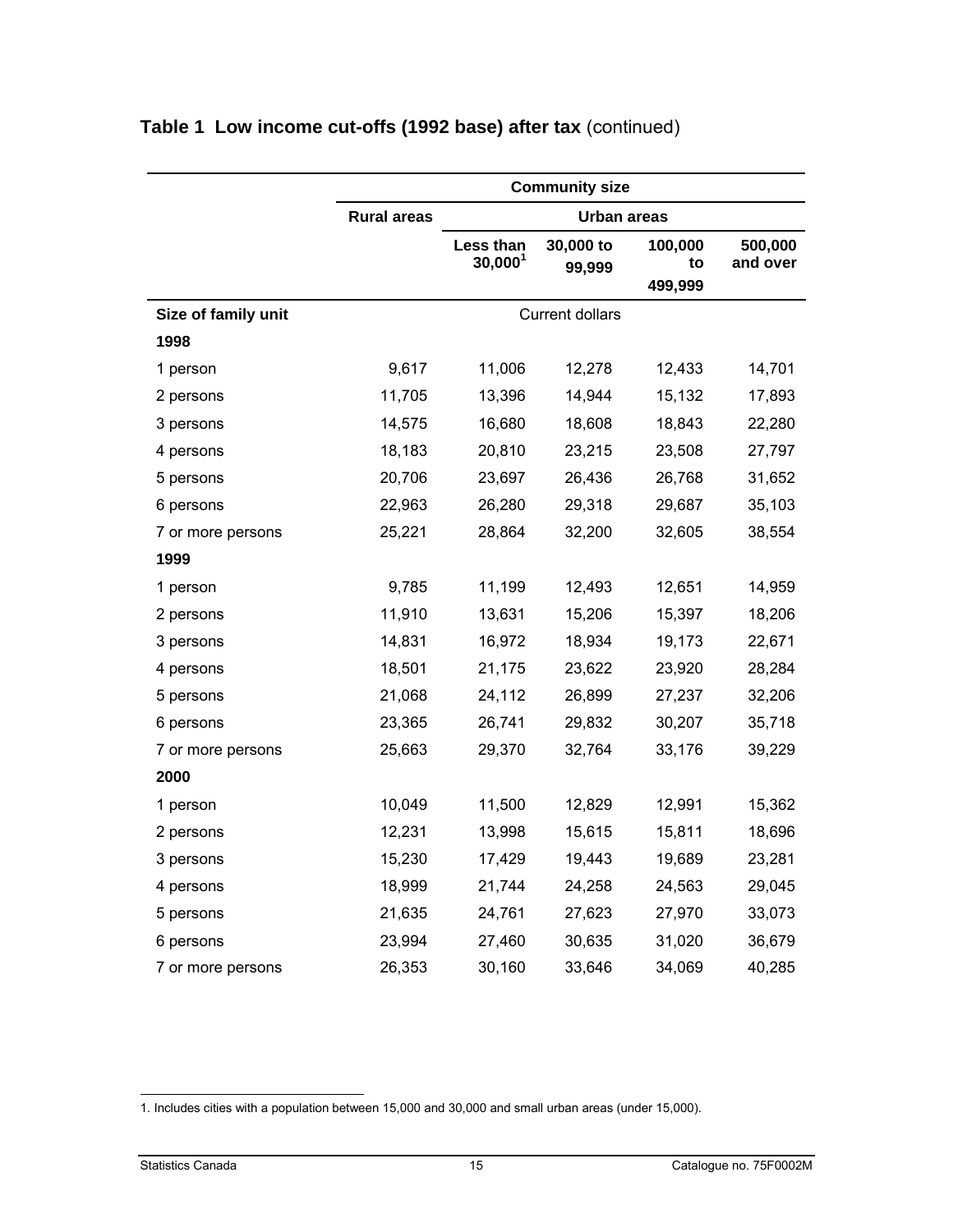|                     |                    |                         | <b>Community size</b>  |                          |                     |
|---------------------|--------------------|-------------------------|------------------------|--------------------------|---------------------|
|                     | <b>Rural areas</b> |                         | <b>Urban areas</b>     |                          |                     |
|                     |                    | Less than<br>$30,000^1$ | 30,000 to<br>99,999    | 100,000<br>to<br>499,999 | 500,000<br>and over |
| Size of family unit |                    |                         | <b>Current dollars</b> |                          |                     |
| 2001                |                    |                         |                        |                          |                     |
| 1 person            | 10,302             | 11,790                  | 13,152                 | 13,318                   | 15,748              |
| 2 persons           | 12,538             | 14,350                  | 16,008                 | 16,209                   | 19,166              |
| 3 persons           | 15,613             | 17,867                  | 19,933                 | 20,184                   | 23,867              |
| 4 persons           | 19,477             | 22,291                  | 24,868                 | 25,181                   | 29,775              |
| 5 persons           | 22,180             | 25,384                  | 28,318                 | 28,674                   | 33,905              |
| 6 persons           | 24,598             | 28,151                  | 31,405                 | 31,800                   | 37,602              |
| 7 or more persons   | 27,016             | 30,919                  | 34,492                 | 34,926                   | 41,298              |
| 2002                |                    |                         |                        |                          |                     |
| 1 person            | 10,533             | 12,055                  | 13,448                 | 13,618                   | 16,102              |
| 2 persons           | 12,820             | 14,673                  | 16,368                 | 16,574                   | 19,598              |
| 3 persons           | 15,964             | 18,269                  | 20,381                 | 20,638                   | 24,404              |
| 4 persons           | 19,915             | 22,793                  | 25,427                 | 25,748                   | 30,445              |
| 5 persons           | 22,679             | 25,955                  | 28,955                 | 29,319                   | 34,668              |
| 6 persons           | 25,151             | 28,785                  | 32,112                 | 32,515                   | 38,448              |
| 7 or more persons   | 27,624             | 31,614                  | 35,268                 | 35,712                   | 42,227              |
| 2003                |                    |                         |                        |                          |                     |
| 1 person            | 10,828             | 12,392                  | 13,824                 | 13,999                   | 16,553              |
| 2 persons           | 13,179             | 15,083                  | 16,826                 | 17,038                   | 20,146              |
| 3 persons           | 16,411             | 18,781                  | 20,952                 | 21,216                   | 25,087              |
| 4 persons           | 20,473             | 23,431                  | 26,139                 | 26,469                   | 31,298              |
| 5 persons           | 23,314             | 26,681                  | 29,765                 | 30,140                   | 35,639              |
| 6 persons           | 25,855             | 29,590                  | 33,011                 | 33,426                   | 39,524              |
| 7 or more persons   | 28,397             | 32,499                  | 36,255                 | 36,712                   | 43,410              |

<sup>-</sup>1. Includes cities with a population between 15,000 and 30,000 and small urban areas (under 15,000).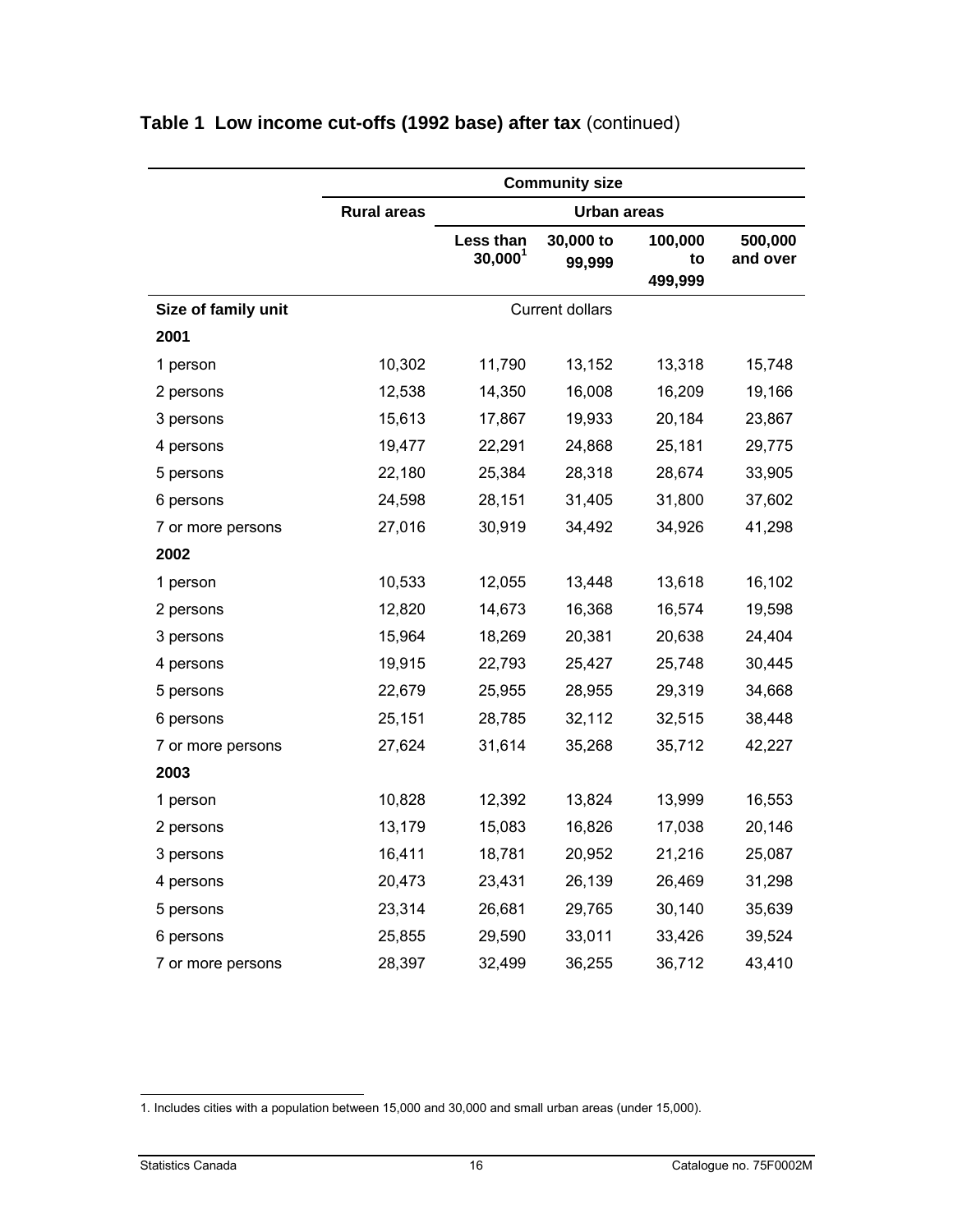|                     | <b>Community size</b> |                         |                        |                          |                     |
|---------------------|-----------------------|-------------------------|------------------------|--------------------------|---------------------|
|                     | <b>Rural areas</b>    |                         | Urban areas            |                          |                     |
|                     |                       | Less than<br>$30,000^1$ | 30,000 to<br>99,999    | 100,000<br>to<br>499,999 | 500,000<br>and over |
| Size of family unit |                       |                         | <b>Current dollars</b> |                          |                     |
| 2004                |                       |                         |                        |                          |                     |
| 1 person            | 11,028                | 12,621                  | 14,080                 | 14,258                   | 16,859              |
| 2 persons           | 13,423                | 15,362                  | 17,137                 | 17,353                   | 20,519              |
| 3 persons           | 16,715                | 19,128                  | 21,339                 | 21,608                   | 25,551              |
| 4 persons           | 20,852                | 23,864                  | 26,622                 | 26,958                   | 31,876              |
| 5 persons           | 23,744                | 27,175                  | 30,316                 | 30,697                   | 36,297              |
| 6 persons           | 26,333                | 30,137                  | 33,621                 | 34,044                   | 40,255              |
| 7 or more persons   | 28,922                | 33,100                  | 36,925                 | 37,390                   | 44,212              |
| 2005                |                       |                         |                        |                          |                     |
| 1 person            | 11,271                | 12,899                  | 14,389                 | 14,571                   | 17,230              |
| 2 persons           | 13,718                | 15,700                  | 17,514                 | 17,734                   | 20,969              |
| 3 persons           | 17,082                | 19,548                  | 21,808                 | 22,083                   | 26,112              |
| 4 persons           | 21,310                | 24,388                  | 27,207                 | 27,550                   | 32,576              |
| 5 persons           | 24,266                | 27,772                  | 30,982                 | 31,371                   | 37,095              |
| 6 persons           | 26,912                | 30,799                  | 34,360                 | 34,792                   | 41,139              |
| 7 or more persons   | 29,557                | 33,827                  | 37,737                 | 38,212                   | 45,183              |
| 2006                |                       |                         |                        |                          |                     |
| 1 person            | 11,492                | 13,152                  | 14,671                 | 14,857                   | 17,568              |
| 2 persons           | 13,987                | 16,008                  | 17,857                 | 18,082                   | 21,381              |
| 3 persons           | 17,417                | 19,932                  | 22,236                 | 22,516                   | 26,624              |
| 4 persons           | 21,728                | 24,867                  | 27,741                 | 28,091                   | 33,216              |
| 5 persons           | 24,742                | 28,317                  | 31,590                 | 31,987                   | 37,823              |
| 6 persons           | 27,440                | 31,404                  | 35,034                 | 35,474                   | 41,946              |
| 7 or more persons   | 30,138                | 34,491                  | 38,477                 | 38,962                   | 46,070              |

<sup>-</sup>1. Includes cities with a population between 15,000 and 30,000 and small urban areas (under 15,000).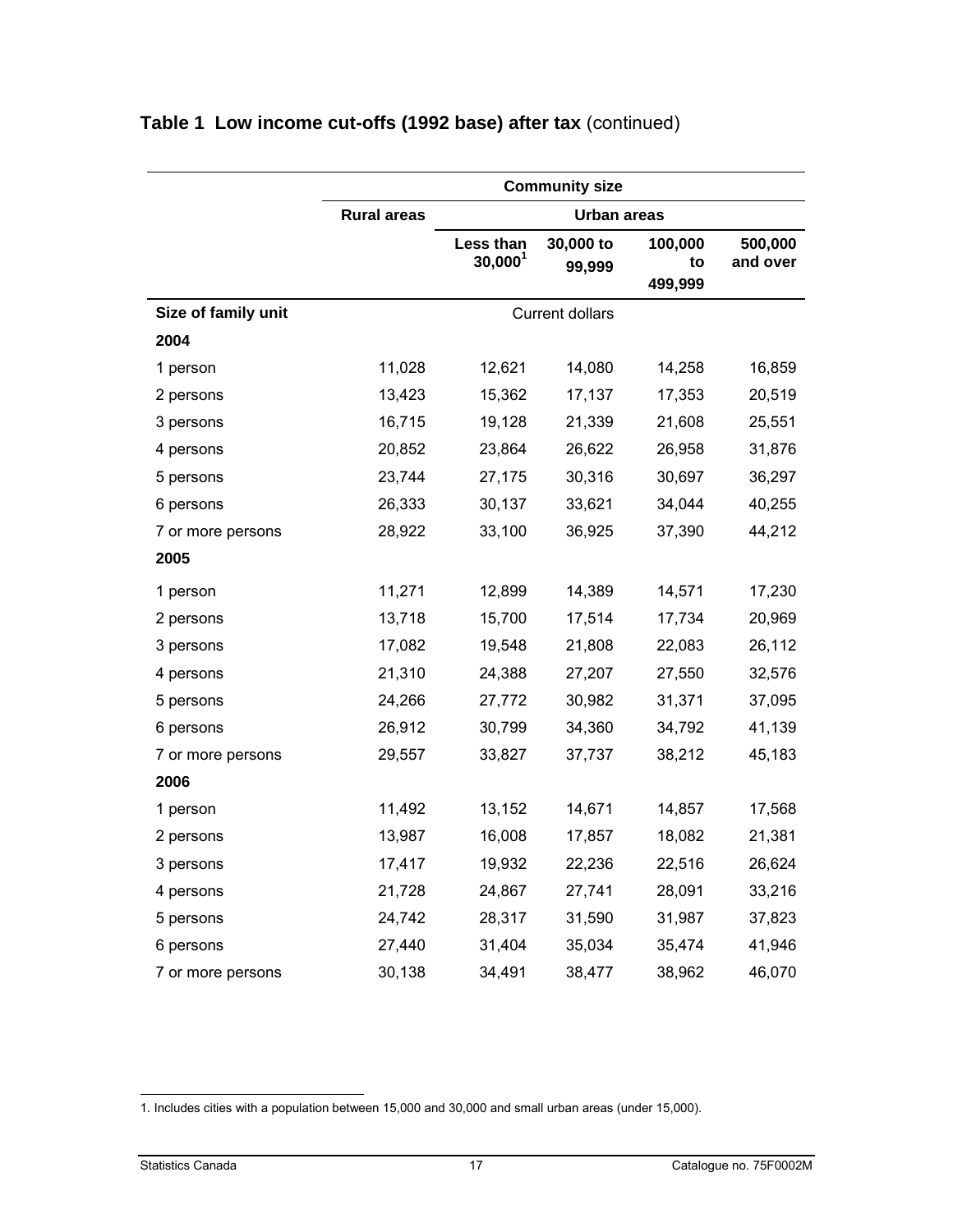|                     | <b>Community size</b> |                         |                        |                          |                     |
|---------------------|-----------------------|-------------------------|------------------------|--------------------------|---------------------|
|                     | <b>Rural areas</b>    |                         | Urban areas            |                          |                     |
|                     |                       | Less than<br>$30,000^1$ | 30,000 to<br>99,999    | 100,000<br>to<br>499,999 | 500,000<br>and over |
| Size of family unit |                       |                         | <b>Current dollars</b> |                          |                     |
| 2007                |                       |                         |                        |                          |                     |
| 1 person            | 11,745                | 13,441                  | 14,994                 | 15,184                   | 17,954              |
| 2 persons           | 14,295                | 16,360                  | 18,250                 | 18,480                   | 21,851              |
| 3 persons           | 17,800                | 20,370                  | 22,725                 | 23,011                   | 27,210              |
| 4 persons           | 22,206                | 25,414                  | 28,352                 | 28,709                   | 33,946              |
| 5 persons           | 25,287                | 28,940                  | 32,285                 | 32,691                   | 38,655              |
| 6 persons           | 28,044                | 32,095                  | 35,805                 | 36,255                   | 42,869              |
| 7 or more persons   | 30,801                | 35,250                  | 39,324                 | 39,819                   | 47,084              |
| 2008                |                       |                         |                        |                          |                     |
| 1 person            | 12,019                | 13,754                  | 15,344                 | 15,538                   | 18,373              |
| 2 persons           | 14,628                | 16,741                  | 18,676                 | 18,911                   | 22,361              |
| 3 persons           | 18,215                | 20,845                  | 23,255                 | 23,548                   | 27,844              |
| 4 persons           | 22,724                | 26,007                  | 29,013                 | 29,378                   | 34,738              |
| 5 persons           | 25,876                | 29,614                  | 33,037                 | 33,453                   | 39,556              |
| 6 persons           | 28,698                | 32,843                  | 36,640                 | 37,100                   | 43,869              |
| 7 or more persons   | 31,519                | 36,072                  | 40,241                 | 40,747                   | 48,181              |
| 2009                |                       |                         |                        |                          |                     |
| 1 person            | 12,050                | 13,791                  | 15,384                 | 15,579                   | 18,421              |
| 2 persons           | 14,666                | 16,785                  | 18,725                 | 18,960                   | 22,420              |
| 3 persons           | 18,263                | 20,900                  | 23,316                 | 23,610                   | 27,918              |
| 4 persons           | 22,783                | 26,075                  | 29,089                 | 29,455                   | 34,829              |
| 5 persons           | 25,944                | 29,692                  | 33,124                 | 33,541                   | 39,660              |
| 6 persons           | 28,773                | 32,929                  | 36,736                 | 37,198                   | 43,984              |
| 7 or more persons   | 31,602                | 36,167                  | 40,346                 | 40,854                   | 48,308              |

<sup>-</sup>1. Includes cities with a population between 15,000 and 30,000 and small urban areas (under 15,000).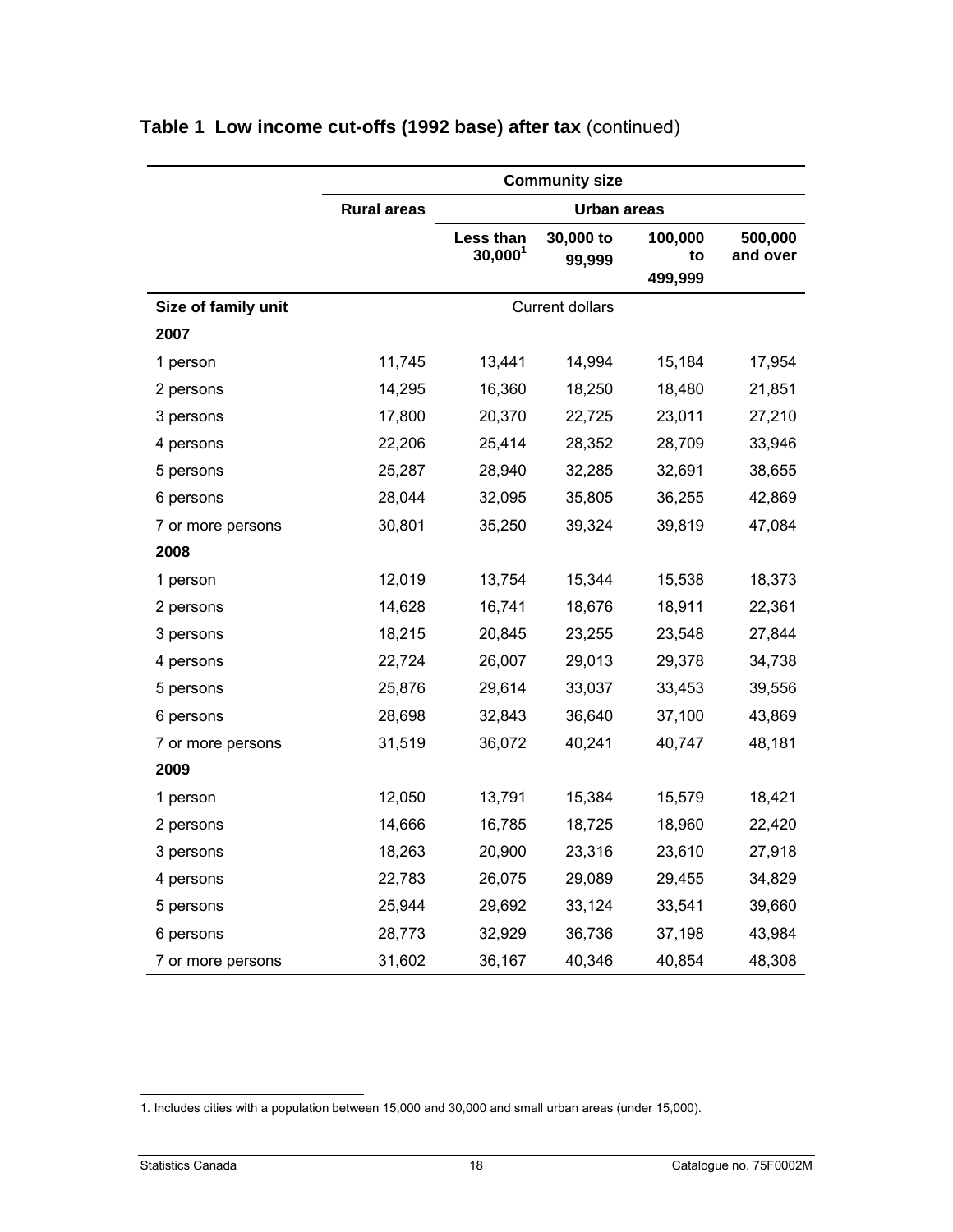|                     | <b>Community size</b> |                                  |                        |                       |                     |
|---------------------|-----------------------|----------------------------------|------------------------|-----------------------|---------------------|
|                     | <b>Rural areas</b>    |                                  |                        | Urban areas           |                     |
|                     |                       | Less than<br>30,000 <sup>1</sup> | 30,000 to<br>99,999    | 100,000 to<br>499,999 | 500,000<br>and over |
| Size of family unit |                       |                                  | <b>Current dollars</b> |                       |                     |
| 1992                |                       |                                  |                        |                       |                     |
| 1 person            | 11,236                | 12,783                           | 13,970                 | 14,057                | 16,322              |
| 2 persons           | 13,988                | 15,913                           | 17,391                 | 17,499                | 20,320              |
| 3 persons           | 17,196                | 19,563                           | 21,380                 | 21,513                | 24,981              |
| 4 persons           | 20,879                | 23,753                           | 25,959                 | 26,120                | 30,330              |
| 5 persons           | 23,680                | 26,940                           | 29,442                 | 29,624                | 34,400              |
| 6 persons           | 26,708                | 30,384                           | 33,206                 | 33,412                | 38,797              |
| 7 or more persons   | 29,735                | 33,828                           | 36,970                 | 37,199                | 43,195              |
| 1993                |                       |                                  |                        |                       |                     |
| 1 person            | 11,450                | 13,026                           | 14,236                 | 14,325                | 16,633              |
| 2 persons           | 14,254                | 16,216                           | 17,722                 | 17,832                | 20,707              |
| 3 persons           | 17,524                | 19,936                           | 21,787                 | 21,923                | 25,457              |
| 4 persons           | 21,277                | 24,205                           | 26,453                 | 26,618                | 30,908              |
| 5 persons           | 24,131                | 27,453                           | 30,003                 | 30,188                | 35,055              |
| 6 persons           | 27,217                | 30,963                           | 33,838                 | 34,048                | 39,536              |
| 7 or more persons   | 30,301                | 34,472                           | 37,674                 | 37,908                | 44,018              |
| 1994                |                       |                                  |                        |                       |                     |
| 1 person            | 11,463                | 13,042                           | 14,253                 | 14,341                | 16,652              |
| 2 persons           | 14,271                | 16,235                           | 17,743                 | 17,853                | 20,731              |
| 3 persons           | 17,544                | 19,959                           | 21,813                 | 21,948                | 25,487              |
| 4 persons           | 21,302                | 24,234                           | 26,484                 | 26,649                | 30,944              |
| 5 persons           | 24,159                | 27,485                           | 30,038                 | 30,224                | 35,096              |
| 6 persons           | 27,249                | 30,999                           | 33,878                 | 34,088                | 39,582              |
| 7 or more persons   | 30,337                | 34,513                           | 37,718                 | 37,952                | 44,069              |

#### <span id="page-18-0"></span>**Table 2 Low income cut-offs (1992 base) before tax**

<sup>-</sup>1. Includes cities with a population between 15,000 and 30,000 and small urban areas (under 15,000).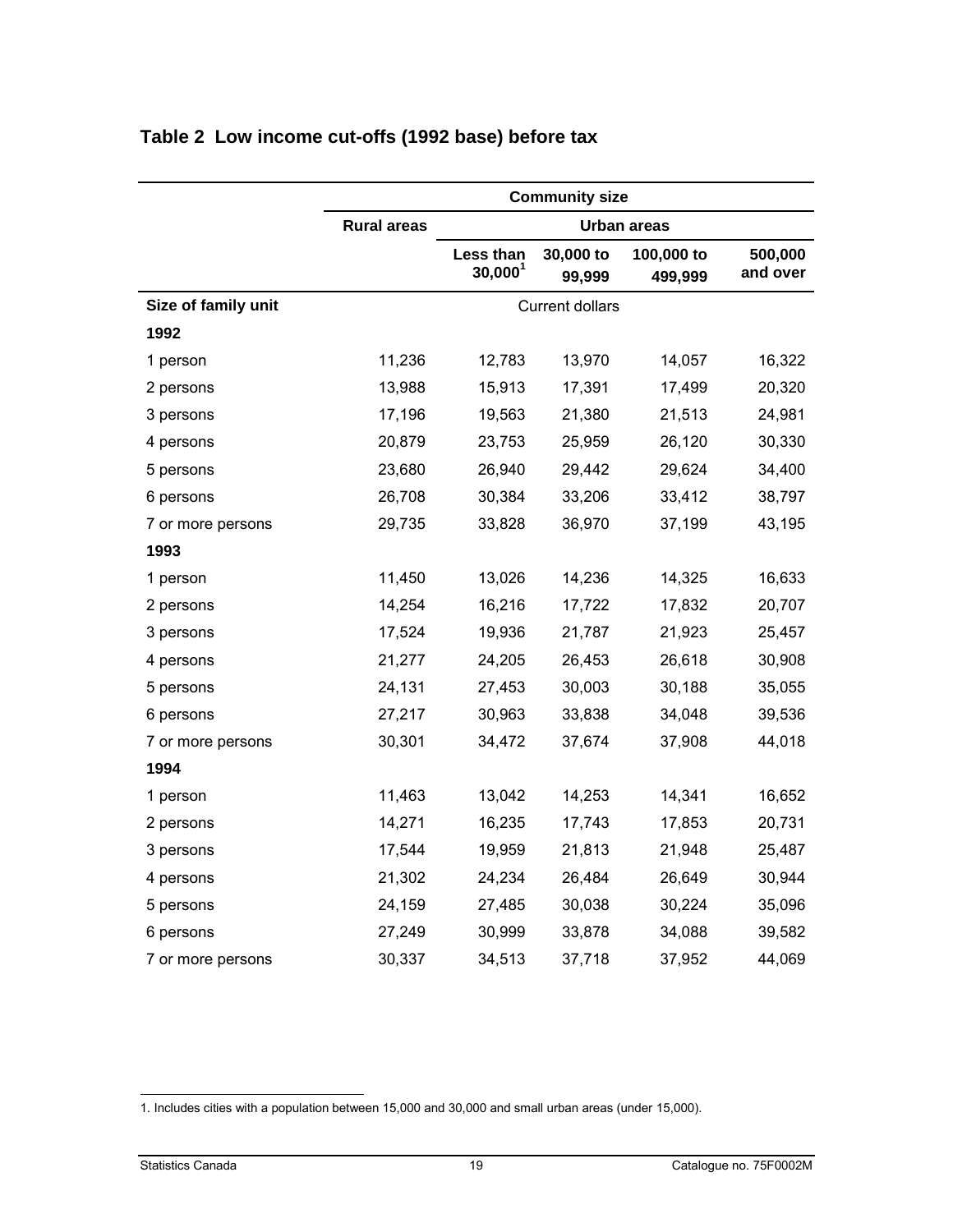|                     |                    |                         | <b>Community size</b> |                       |                     |  |  |  |
|---------------------|--------------------|-------------------------|-----------------------|-----------------------|---------------------|--|--|--|
|                     | <b>Rural areas</b> |                         |                       | Urban areas           |                     |  |  |  |
|                     |                    | Less than<br>$30,000^1$ | 30,000 to<br>99,999   | 100,000 to<br>499,999 | 500,000<br>and over |  |  |  |
| Size of family unit |                    | <b>Current dollars</b>  |                       |                       |                     |  |  |  |
| 1995                |                    |                         |                       |                       |                     |  |  |  |
| 1 person            | 11,718             | 13,331                  | 14,569                | 14,659                | 17,022              |  |  |  |
| 2 persons           | 14,587             | 16,595                  | 18,136                | 18,249                | 21,191              |  |  |  |
| 3 persons           | 17,933             | 20,401                  | 22,296                | 22,435                | 26,052              |  |  |  |
| 4 persons           | 21,774             | 24,771                  | 27,072                | 27,239                | 31,630              |  |  |  |
| 5 persons           | 24,695             | 28,095                  | 30,704                | 30,894                | 35,874              |  |  |  |
| 6 persons           | 27,853             | 31,686                  | 34,629                | 34,844                | 40,460              |  |  |  |
| 7 or more persons   | 31,009             | 35,278                  | 38,554                | 38,793                | 45,046              |  |  |  |
| 1996                |                    |                         |                       |                       |                     |  |  |  |
| 1 person            | 11,891             | 13,529                  | 14,785                | 14,877                | 17,274              |  |  |  |
| 2 persons           | 14,804             | 16,841                  | 18,405                | 18,520                | 21,505              |  |  |  |
| 3 persons           | 18,199             | 20,704                  | 22,627                | 22,768                | 26,438              |  |  |  |
| 4 persons           | 22,097             | 25,139                  | 27,473                | 27,644                | 32,099              |  |  |  |
| 5 persons           | 25,061             | 28,512                  | 31,159                | 31,352                | 36,407              |  |  |  |
| 6 persons           | 28,266             | 32,156                  | 35,143                | 35,361                | 41,060              |  |  |  |
| 7 or more persons   | 31,470             | 35,801                  | 39,127                | 39,369                | 45,715              |  |  |  |
| 1997                |                    |                         |                       |                       |                     |  |  |  |
| 1 person            | 12,092             | 13,757                  | 15,034                | 15,128                | 17,566              |  |  |  |
| 2 persons           | 15,054             | 17,125                  | 18,716                | 18,832                | 21,868              |  |  |  |
| 3 persons           | 18,506             | 21,054                  | 23,009                | 23,152                | 26,884              |  |  |  |
| 4 persons           | 22,470             | 25,563                  | 27,937                | 28,110                | 32,641              |  |  |  |
| 5 persons           | 25,484             | 28,993                  | 31,685                | 31,881                | 37,021              |  |  |  |
| 6 persons           | 28,743             | 32,699                  | 35,736                | 35,958                | 41,753              |  |  |  |
| 7 or more persons   | 32,001             | 36,405                  | 39,787                | 40,033                | 46,486              |  |  |  |

<sup>-</sup>1. Includes cities with a population between 15,000 and 30,000 and small urban areas (under 15,000).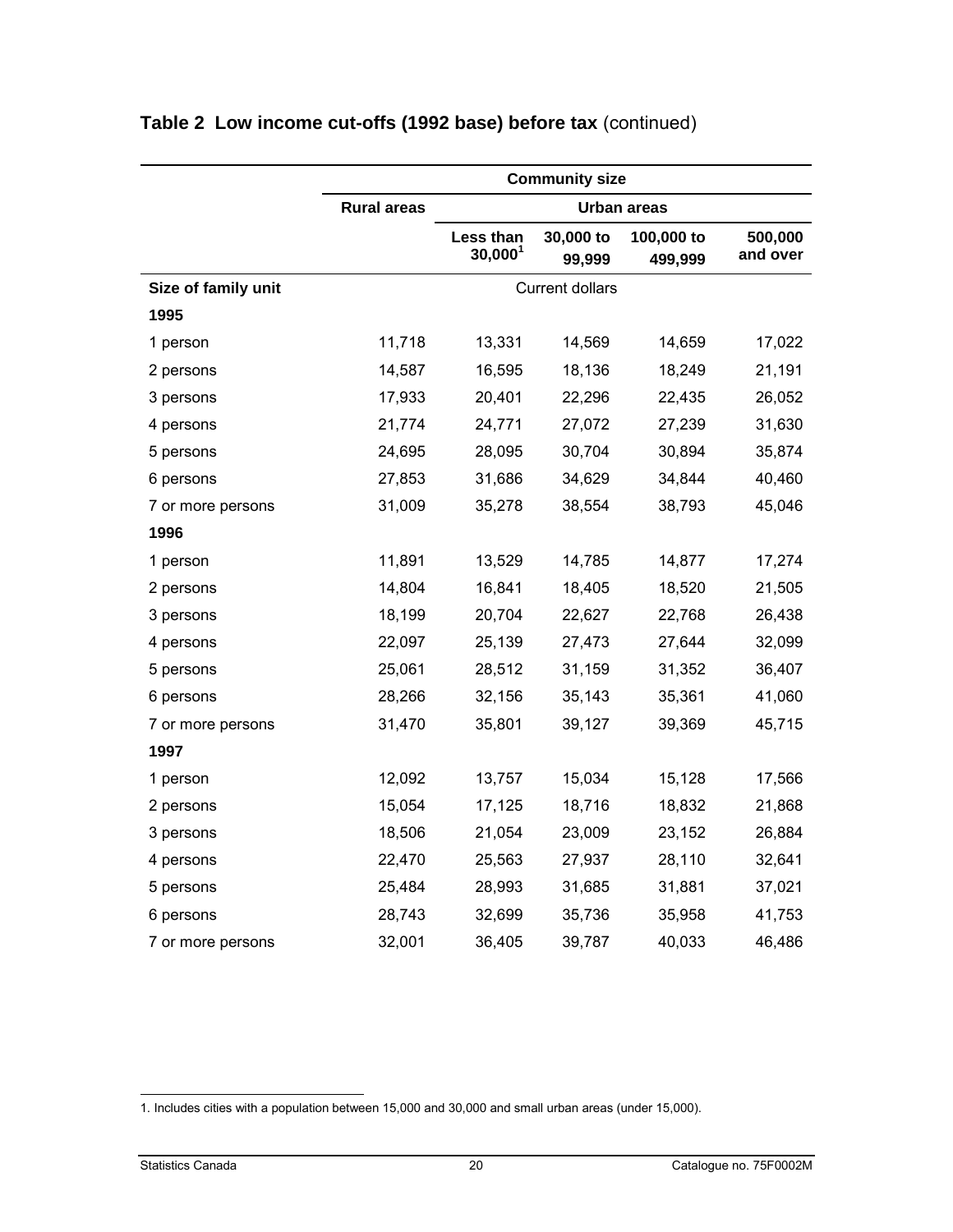|                     |                    |                         | <b>Community size</b>  |                       |                     |
|---------------------|--------------------|-------------------------|------------------------|-----------------------|---------------------|
|                     | <b>Rural areas</b> |                         |                        | <b>Urban areas</b>    |                     |
|                     |                    | Less than<br>$30,000^1$ | 30,000 to<br>99,999    | 100,000 to<br>499,999 | 500,000<br>and over |
| Size of family unit |                    |                         | <b>Current dollars</b> |                       |                     |
| 1998                |                    |                         |                        |                       |                     |
| 1 person            | 12,212             | 13,894                  | 15,184                 | 15,279                | 17,740              |
| 2 persons           | 15,204             | 17,296                  | 18,902                 | 19,020                | 22,086              |
| 3 persons           | 18,690             | 21,263                  | 23,238                 | 23,383                | 27,152              |
| 4 persons           | 22,693             | 25,817                  | 28,215                 | 28,390                | 32,966              |
| 5 persons           | 25,738             | 29,281                  | 32,001                 | 32,198                | 37,390              |
| 6 persons           | 29,029             | 33,025                  | 36,092                 | 36,316                | 42,169              |
| 7 or more persons   | 32,319             | 36,768                  | 40,183                 | 40,432                | 46,949              |
| 1999                |                    |                         |                        |                       |                     |
| 1 person            | 12,426             | 14,137                  | 15,450                 | 15,546                | 18,051              |
| 2 persons           | 15,470             | 17,599                  | 19,234                 | 19,353                | 22,473              |
| 3 persons           | 19,018             | 21,636                  | 23,645                 | 23,792                | 27,628              |
| 4 persons           | 23,091             | 26,270                  | 28,709                 | 28,887                | 33,544              |
| 5 persons           | 26,189             | 29,794                  | 32,561                 | 32,763                | 38,045              |
| 6 persons           | 29,538             | 33,603                  | 36,724                 | 36,952                | 42,908              |
| 7 or more persons   | 32,885             | 37,412                  | 40,887                 | 41,140                | 47,772              |
| 2000                |                    |                         |                        |                       |                     |
| 1 person            | 12,761             | 14,518                  | 15,866                 | 15,965                | 18,537              |
| 2 persons           | 15,886             | 18,073                  | 19,751                 | 19,874                | 23,078              |
| 3 persons           | 19,530             | 22,218                  | 24,282                 | 24,433                | 28,371              |
| 4 persons           | 23,713             | 26,977                  | 29,482                 | 29,665                | 34,446              |
| 5 persons           | 26,894             | 30,596                  | 33,438                 | 33,644                | 39,069              |
| 6 persons           | 30,333             | 34,508                  | 37,713                 | 37,946                | 44,062              |
| 7 or more persons   | 33,770             | 38,419                  | 41,987                 | 42,247                | 49,057              |

<sup>-</sup>1. Includes cities with a population between 15,000 and 30,000 and small urban areas (under 15,000).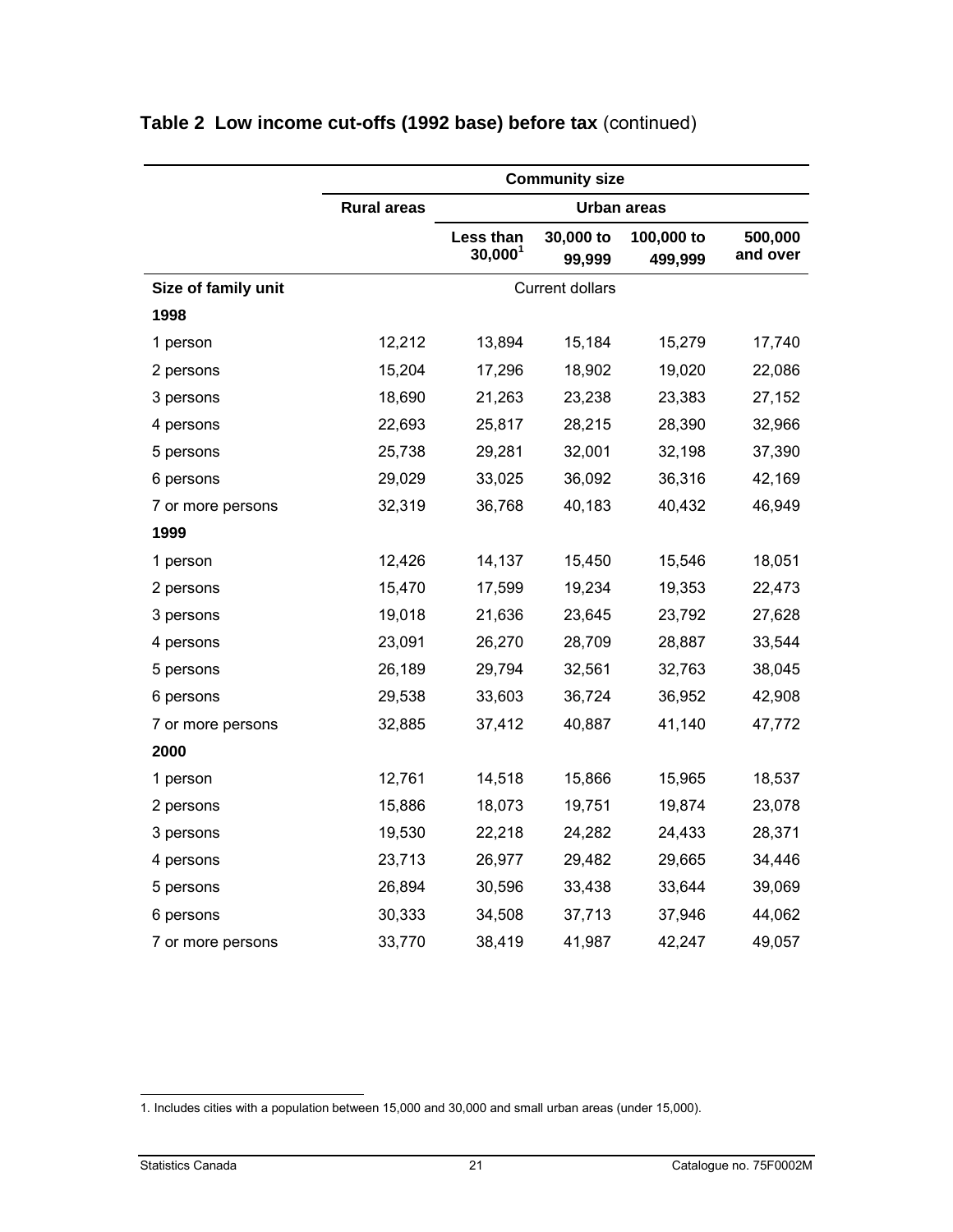|                     |                    |                         | <b>Community size</b>  |                          |                     |
|---------------------|--------------------|-------------------------|------------------------|--------------------------|---------------------|
|                     | <b>Rural areas</b> |                         | <b>Urban areas</b>     |                          |                     |
|                     |                    | Less than<br>$30,000^1$ | 30,000 to<br>99,999    | 100,000<br>to<br>499,999 | 500,000<br>and over |
| Size of family unit |                    |                         | <b>Current dollars</b> |                          |                     |
| 2001                |                    |                         |                        |                          |                     |
| 1 person            | 13,082             | 14,883                  | 16,265                 | 16,366                   | 19,003              |
| 2 persons           | 16,286             | 18,527                  | 20,248                 | 20,374                   | 23,658              |
| 3 persons           | 20,021             | 22,777                  | 24,892                 | 25,047                   | 29,085              |
| 4 persons           | 24,309             | 27,655                  | 30,224                 | 30,411                   | 35,313              |
| 5 persons           | 27,570             | 31,366                  | 34,279                 | 34,491                   | 40,051              |
| 6 persons           | 31,096             | 35,376                  | 38,661                 | 38,901                   | 45,171              |
| 7 or more persons   | 34,620             | 39,385                  | 43,044                 | 43,310                   | 50,291              |
| 2002                |                    |                         |                        |                          |                     |
| 1 person            | 13,376             | 15,218                  | 16,631                 | 16,735                   | 19,431              |
| 2 persons           | 16,652             | 18,944                  | 20,704                 | 20,832                   | 24,190              |
| 3 persons           | 20,471             | 23,289                  | 25,452                 | 25,611                   | 29,739              |
| 4 persons           | 24,856             | 28,277                  | 30,904                 | 31,095                   | 36,107              |
| 5 persons           | 28,190             | 32,071                  | 35,050                 | 35,267                   | 40,952              |
| 6 persons           | 31,795             | 36,171                  | 39,531                 | 39,776                   | 46,187              |
| 7 or more persons   | 35,399             | 40,271                  | 44,012                 | 44,285                   | 51,423              |
| 2003                |                    |                         |                        |                          |                     |
| 1 person            | 13,751             | 15,644                  | 17,097                 | 17,203                   | 19,975              |
| 2 persons           | 17,119             | 19,474                  | 21,283                 | 21,415                   | 24,868              |
| 3 persons           | 21,045             | 23,941                  | 26,165                 | 26,328                   | 30,572              |
| 4 persons           | 25,552             | 29,069                  | 31,769                 | 31,966                   | 37,118              |
| 5 persons           | 28,980             | 32,969                  | 36,031                 | 36,254                   | 42,099              |
| 6 persons           | 32,686             | 37,184                  | 40,638                 | 40,890                   | 47,480              |
| 7 or more persons   | 36,390             | 41,399                  | 45,244                 | 45,524                   | 52,862              |

<sup>-</sup>1. Includes cities with a population between 15,000 and 30,000 and small urban areas (under 15,000).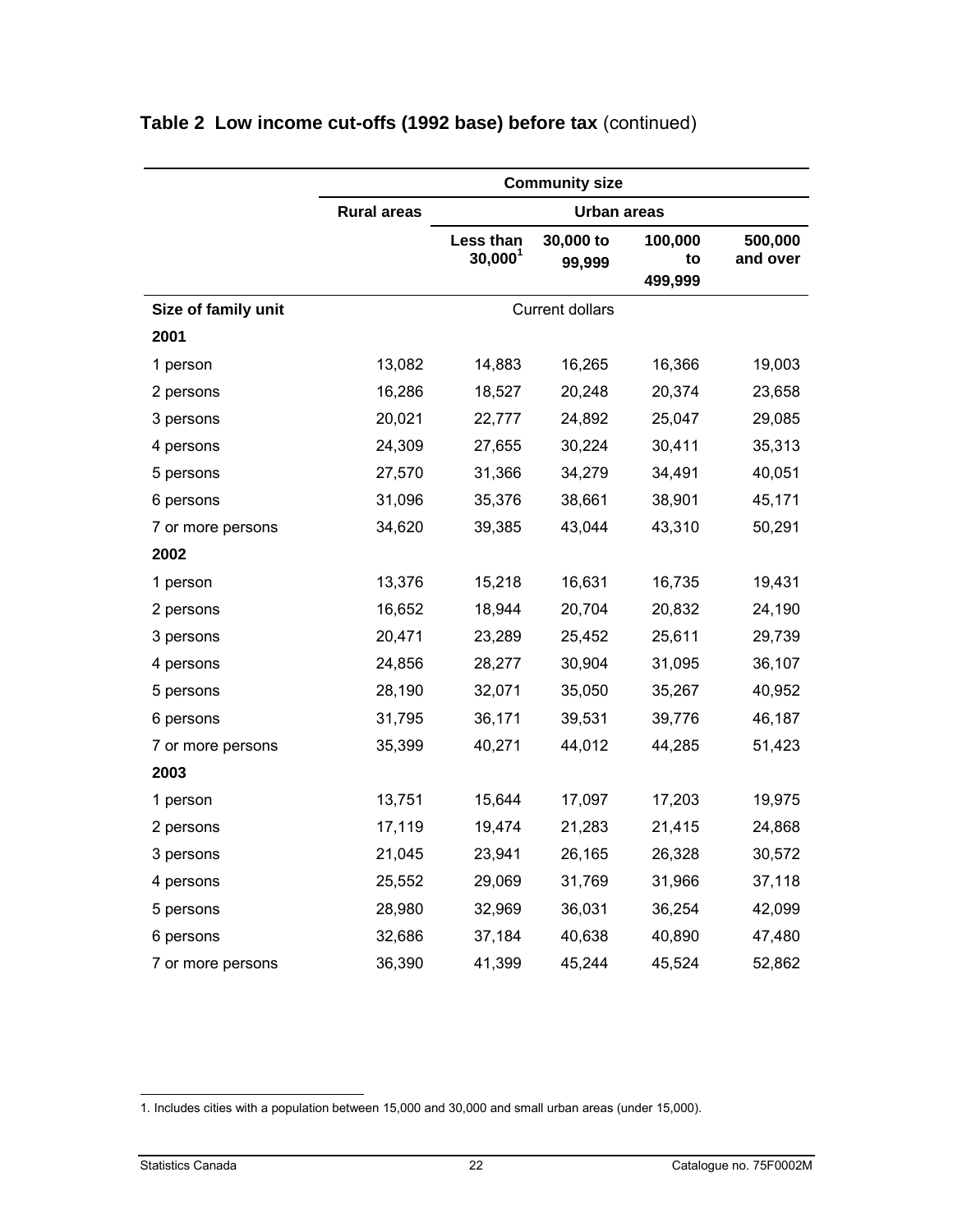|                     |                    |                         | <b>Community size</b>  |               |                     |
|---------------------|--------------------|-------------------------|------------------------|---------------|---------------------|
|                     | <b>Rural areas</b> |                         | Urban areas            |               |                     |
|                     |                    | Less than<br>$30,000^1$ | 30,000 to<br>99,999    | 100,000<br>to | 500,000 and<br>over |
|                     |                    |                         |                        | 499,999       |                     |
| Size of family unit |                    |                         | <b>Current dollars</b> |               |                     |
| 2004                |                    |                         |                        |               |                     |
| 1 person            | 14,005             | 15,933                  | 17,413                 | 17,521        | 20,344              |
| 2 persons           | 17,435             | 19,834                  | 21,677                 | 21,811        | 25,327              |
| 3 persons           | 21,434             | 24,384                  | 26,649                 | 26,814        | 31,137              |
| 4 persons           | 26,024             | 29,606                  | 32,356                 | 32,557        | 37,804              |
| 5 persons           | 29,515             | 33,579                  | 36,697                 | 36,924        | 42,877              |
| 6 persons           | 33,290             | 37,871                  | 41,389                 | 41,646        | 48,358              |
| 7 or more persons   | 37,063             | 42,164                  | 46,080                 | 46,366        | 53,839              |
| 2005                |                    |                         |                        |               |                     |
| 1 person            | 14,313             | 16,283                  | 17,795                 | 17,906        | 20,791              |
| 2 persons           | 17,818             | 20,270                  | 22,153                 | 22,290        | 25,884              |
| 3 persons           | 21,904             | 24,920                  | 27,234                 | 27,403        | 31,821              |
| 4 persons           | 26,596             | 30,257                  | 33,067                 | 33,272        | 38,635              |
| 5 persons           | 30,164             | 34,316                  | 37,504                 | 37,735        | 43,819              |
| 6 persons           | 34,021             | 38,703                  | 42,298                 | 42,561        | 49,420              |
| 7 or more persons   | 37,877             | 43,090                  | 47,093                 | 47,384        | 55,022              |
| 2006                |                    |                         |                        |               |                     |
| 1 person            | 14,593             | 16,603                  | 18,144                 | 18,257        | 21,199              |
| 2 persons           | 18,168             | 20,668                  | 22,588                 | 22,728        | 26,392              |
| 3 persons           | 22,334             | 25,409                  | 27,769                 | 27,941        | 32,446              |
| 4 persons           | 27,118             | 30,851                  | 33,716                 | 33,925        | 39,393              |
| 5 persons           | 30,756             | 34,990                  | 38,240                 | 38,476        | 44,679              |
| 6 persons           | 34,689             | 39,463                  | 43,128                 | 43,396        | 50,390              |
| 7 or more persons   | 38,620             | 43,936                  | 48,017                 | 48,314        | 56,102              |

<sup>-</sup>1. Includes cities with a population between 15,000 and 30,000 and small urban areas (under 15,000).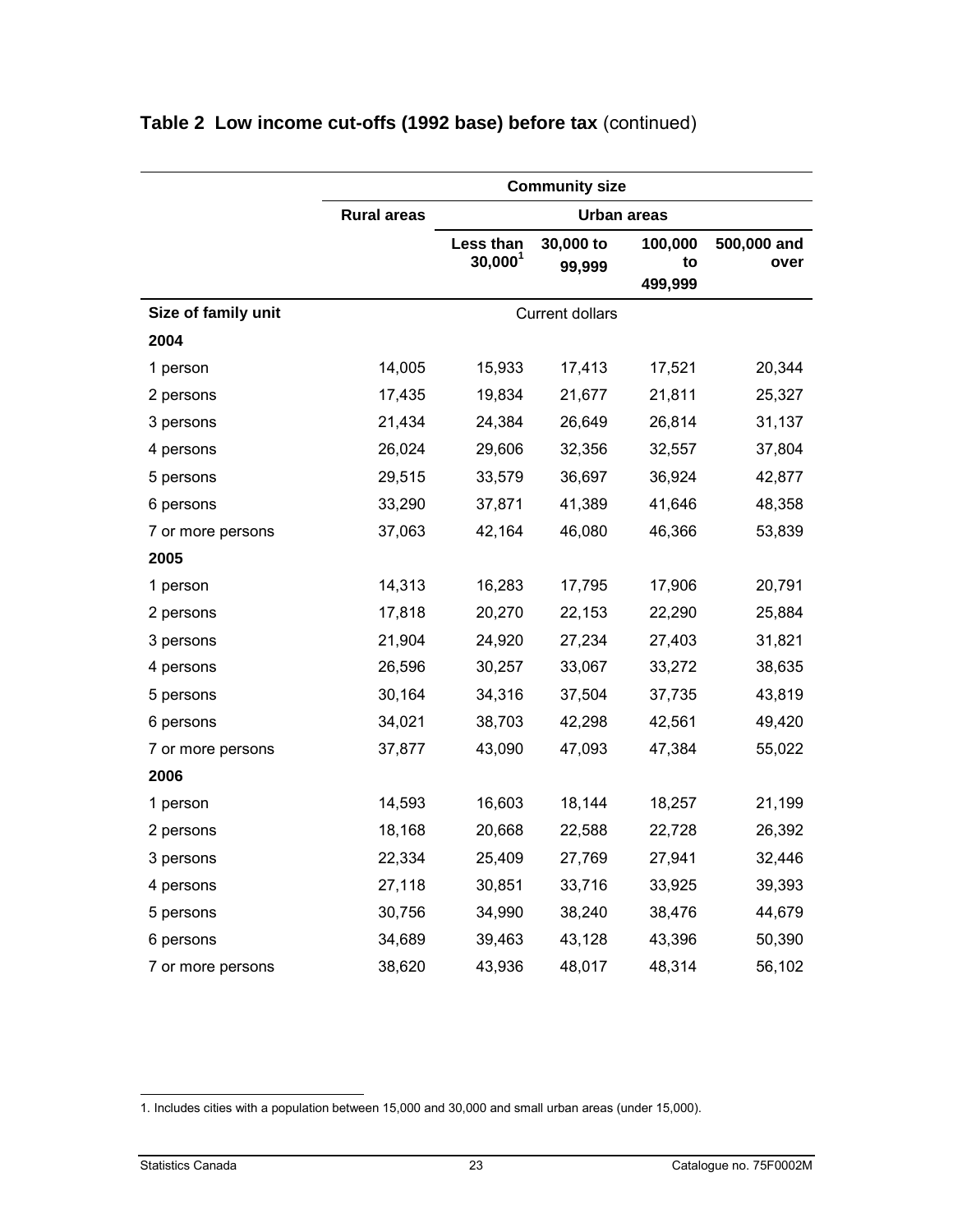|                     |                    |                         | <b>Community size</b>  |               |                     |
|---------------------|--------------------|-------------------------|------------------------|---------------|---------------------|
|                     | <b>Rural areas</b> |                         |                        | Urban areas   |                     |
|                     |                    | Less than<br>$30,000^1$ | 30,000 to<br>99,999    | 100,000<br>to | 500,000 and<br>over |
|                     |                    |                         |                        | 499,999       |                     |
| Size of family unit |                    |                         | <b>Current dollars</b> |               |                     |
| 2007                |                    |                         |                        |               |                     |
| 1 person            | 14,914             | 16,968                  | 18,544                 | 18,659        | 21,666              |
| 2 persons           | 18,567             | 21,123                  | 23,084                 | 23,228        | 26,972              |
| 3 persons           | 22,826             | 25,968                  | 28,379                 | 28,556        | 33,159              |
| 4 persons           | 27,714             | 31,529                  | 34,457                 | 34,671        | 40,259              |
| 5 persons           | 31,432             | 35,760                  | 39,081                 | 39,322        | 45,662              |
| 6 persons           | 35,452             | 40,331                  | 44,077                 | 44,350        | 51,498              |
| 7 or more persons   | 39,470             | 44,903                  | 49,073                 | 49,377        | 57,336              |
| 2008                |                    |                         |                        |               |                     |
| 1 person            | 15,262             | 17,364                  | 18,976                 | 19,094        | 22,171              |
| 2 persons           | 19,000             | 21,615                  | 23,623                 | 23,769        | 27,601              |
| 3 persons           | 23,358             | 26,573                  | 29,041                 | 29,222        | 33,933              |
| 4 persons           | 28,361             | 32,264                  | 35,261                 | 35,480        | 41,198              |
| 5 persons           | 32,165             | 36,594                  | 39,992                 | 40,239        | 46,727              |
| 6 persons           | 36,278             | 41,272                  | 45,105                 | 45,385        | 52,699              |
| 7 or more persons   | 40,390             | 45,950                  | 50,218                 | 50,529        | 58,673              |
| 2009                |                    |                         |                        |               |                     |
| 1 person            | 15,302             | 17,409                  | 19,026                 | 19,144        | 22,229              |
| 2 persons           | 19,050             | 21,672                  | 23,685                 | 23,832        | 27,674              |
| 3 persons           | 23,419             | 26,643                  | 29,118                 | 29,299        | 34,022              |
| 4 persons           | 28,435             | 32,349                  | 35,354                 | 35,573        | 41,307              |
| 5 persons           | 32,250             | 36,690                  | 40,097                 | 40,345        | 46,850              |
| 6 persons           | 36,374             | 41,380                  | 45,223                 | 45,504        | 52,838              |
| 7 or more persons   | 40,496             | 46,071                  | 50,350                 | 50,661        | 58,827              |

<sup>-</sup>1. Includes cities with a population between 15,000 and 30,000 and small urban areas (under 15,000).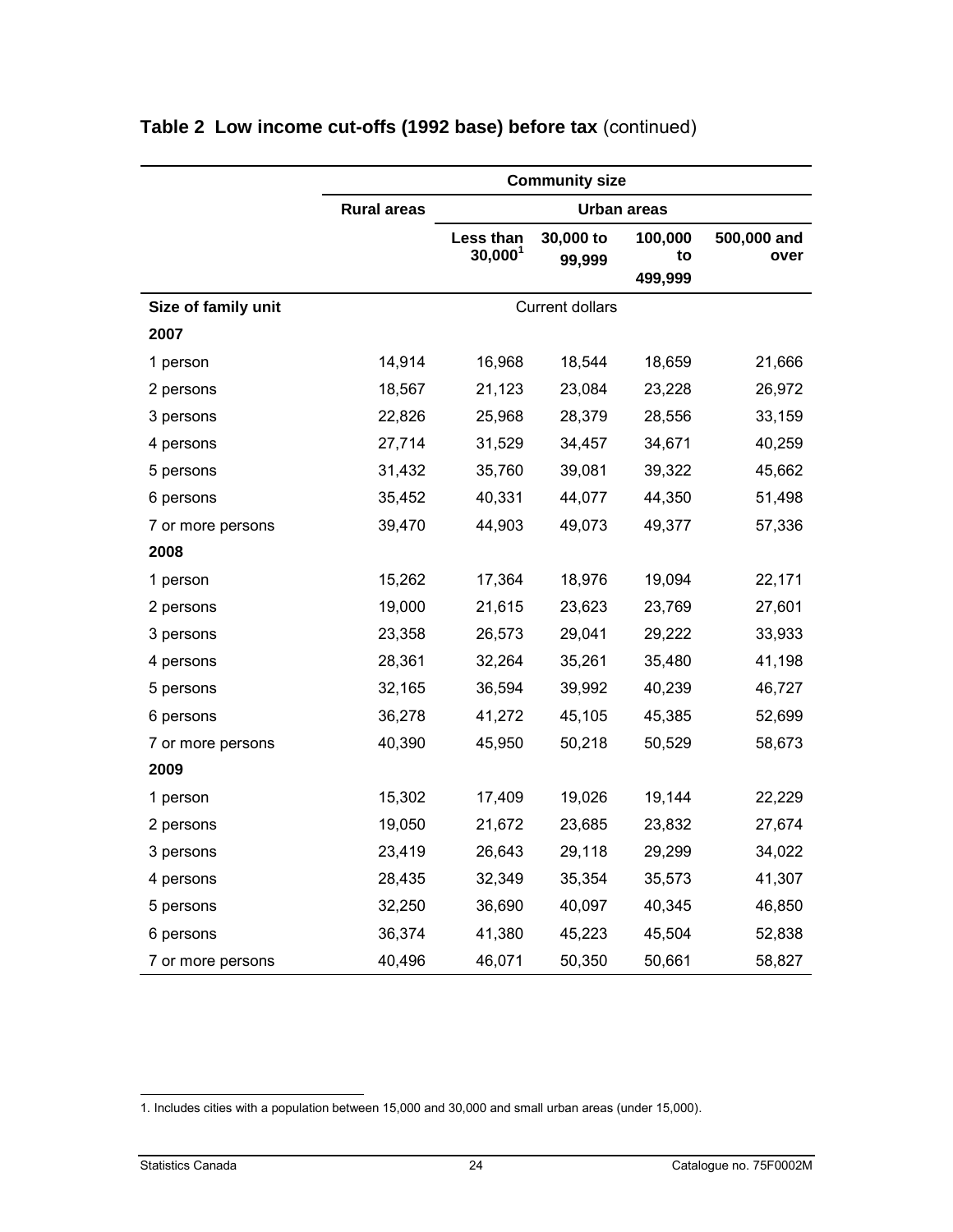|      |                      | Income concept         |           |  |  |  |  |
|------|----------------------|------------------------|-----------|--|--|--|--|
|      | <b>Market income</b> | <b>Before tax</b>      | After tax |  |  |  |  |
|      |                      | <b>Current dollars</b> |           |  |  |  |  |
| 1976 | 8,492                | 9,160                  | 7,914     |  |  |  |  |
| 1977 | 9,290                | 10,044                 | 8,736     |  |  |  |  |
| 1978 | 10,162               | 10,978                 | 9,578     |  |  |  |  |
| 1979 | 11,408               | 12,248                 | 10,594    |  |  |  |  |
| 1980 | 12,746               | 13,686                 | 11,854    |  |  |  |  |
| 1981 | 14,144               | 15,264                 | 13,132    |  |  |  |  |
| 1982 | 14,994               | 16,444                 | 14,208    |  |  |  |  |
| 1983 | 15,188               | 16,894                 | 14,628    |  |  |  |  |
| 1984 | 16,360               | 18,056                 | 15,558    |  |  |  |  |
| 1985 | 17,438               | 19,188                 | 16,440    |  |  |  |  |
| 1986 | 18,714               | 20,460                 | 17,220    |  |  |  |  |
| 1987 | 19,750               | 21,650                 | 18,020    |  |  |  |  |
| 1988 | 21,332               | 23,256                 | 19,292    |  |  |  |  |
| 1989 | 22,798               | 25,000                 | 20,700    |  |  |  |  |
| 1990 | 22,840               | 25,518                 | 21,030    |  |  |  |  |
| 1991 | 22,512               | 25,612                 | 21,136    |  |  |  |  |
| 1992 | 22,574               | 26,022                 | 21,652    |  |  |  |  |
| 1993 | 22,408               | 25,894                 | 21,604    |  |  |  |  |
| 1994 | 22,728               | 26,164                 | 21,822    |  |  |  |  |
| 1995 | 23,348               | 26,680                 | 22,266    |  |  |  |  |
| 1996 | 23,502               | 27,028                 | 22,560    |  |  |  |  |
| 1997 | 24,390               | 27,780                 | 23,136    |  |  |  |  |
| 1998 | 25,548               | 28,938                 | 24,158    |  |  |  |  |
| 1999 | 27,062               | 30,346                 | 25,508    |  |  |  |  |
| 2000 | 28,566               | 31,876                 | 26,716    |  |  |  |  |
| 2001 | 29,338               | 33,058                 | 28,340    |  |  |  |  |
| 2002 | 30,154               | 33,954                 | 29,254    |  |  |  |  |
| 2003 | 30,978               | 34,888                 | 30,066    |  |  |  |  |
| 2004 | 31,968               | 36,078                 | 31,020    |  |  |  |  |

#### <span id="page-24-0"></span>**Table 3 Low income measures, by income concept, for household size of four persons**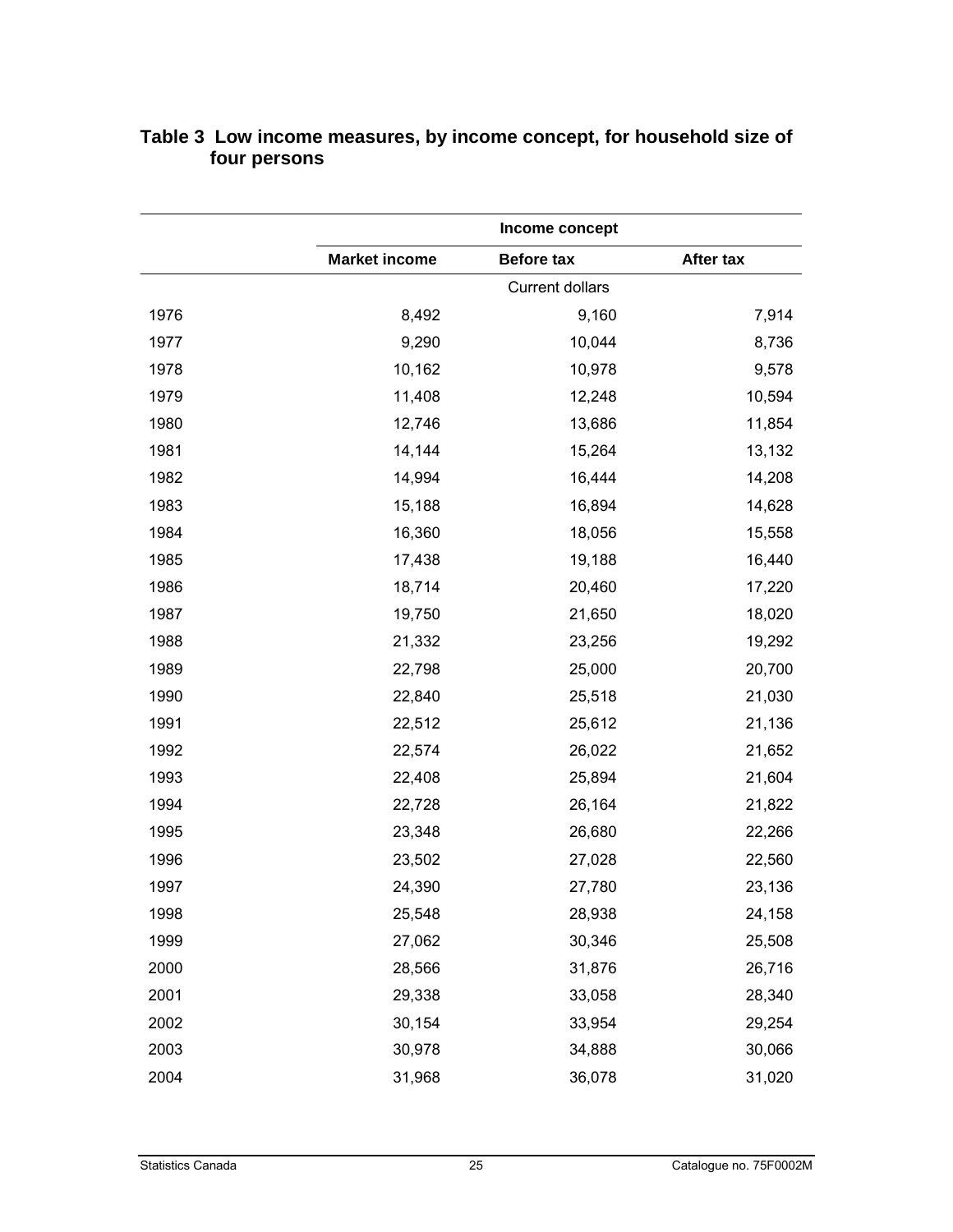|      |                      | Income concept         |           |  |  |  |  |  |
|------|----------------------|------------------------|-----------|--|--|--|--|--|
|      | <b>Market income</b> | <b>Before tax</b>      | After tax |  |  |  |  |  |
|      |                      | <b>Current dollars</b> |           |  |  |  |  |  |
| 2005 | 33,216               | 37,380                 | 32,326    |  |  |  |  |  |
| 2006 | 34,170               | 38,726                 | 33,470    |  |  |  |  |  |
| 2007 | 35,722               | 40,506                 | 35,404    |  |  |  |  |  |
| 2008 | 37,644               | 42,378                 | 37,164    |  |  |  |  |  |

#### **Table 3 Low income measures, after tax by income concept, for household size of four persons** (continued)

Note: To convert to other household sizes, divide these values by 2 (the square root of the household size of four persons) and then multiply by the square root of the desired household size.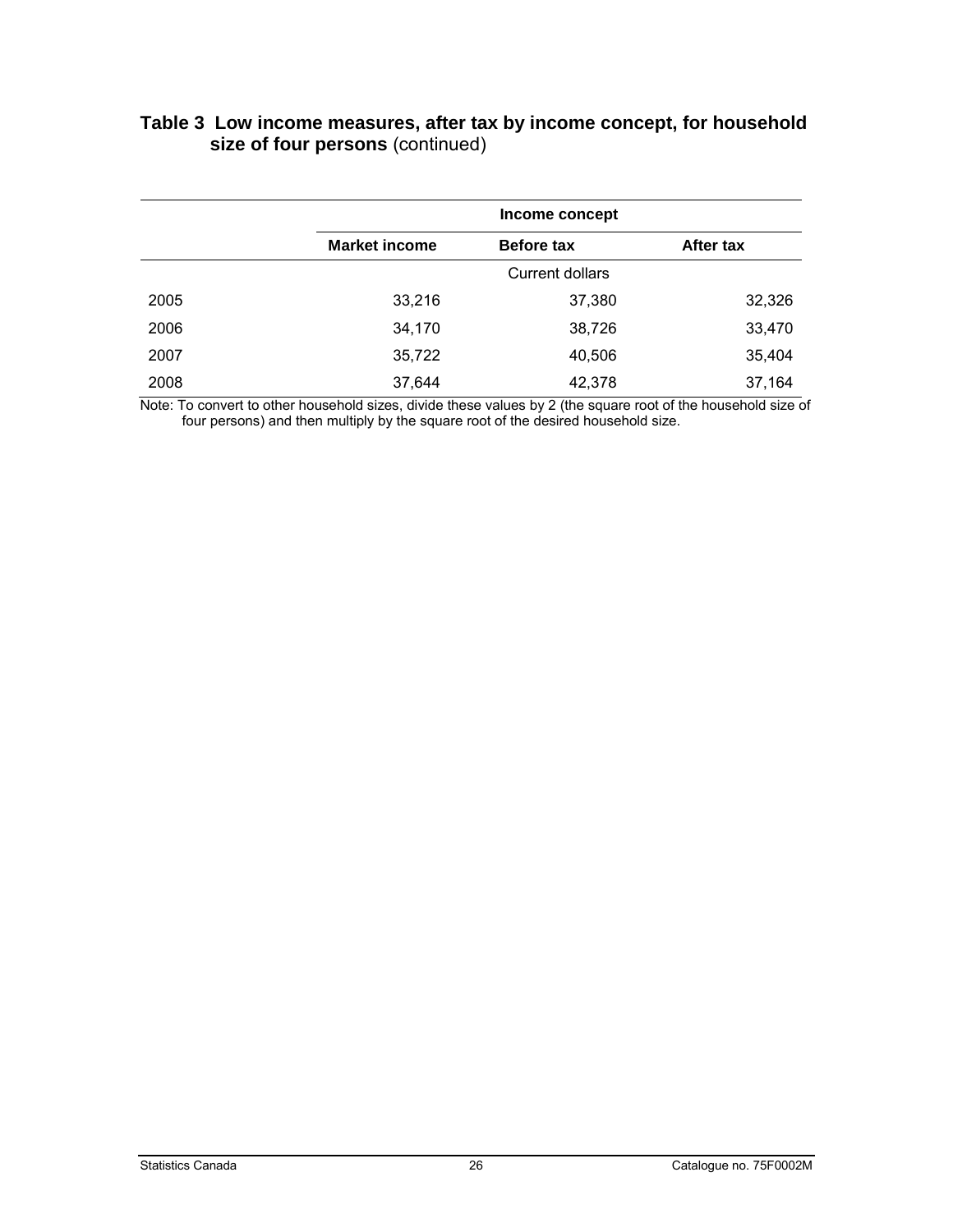|                                       | 2000            | 2001   | 2002   | 2003   | 2004   | 2005   | 2006   | 2007   | 2008   |
|---------------------------------------|-----------------|--------|--------|--------|--------|--------|--------|--------|--------|
|                                       | Current dollars |        |        |        |        |        |        |        |        |
| Newfoundland and<br>Labrador          |                 |        |        |        |        |        |        |        |        |
| Rural                                 | 23,884          | 24,365 | 24,760 | 24,938 | 25,730 | 26,569 | 27,621 | 28,356 | 29,978 |
| Less than 30,000                      | 25,177          | 25,664 | 26,071 | 26,258 | 27,026 | 27,854 | 28,882 | 29,614 | 31,205 |
| St. John's                            | 23,514          | 24,169 | 24,640 | 25,086 | 25,601 | 26,354 | 27,782 | 28,245 | 29,753 |
| <b>Prince Edward</b><br><b>Island</b> |                 |        |        |        |        |        |        |        |        |
| Rural                                 | 22,641          | 23,387 | 23,832 | 24,090 | 24,969 | 26,026 | 27,229 | 27,582 | 28,947 |
| Less than 30,000                      | 24,422          | 25,181 | 25,671 | 25,970 | 26,828 | 27,879 | 29,108 | 29,477 | 30,826 |
| Charlottetown                         | 25,312          | 26,081 | 26,545 | 26,827 | 27,657 | 28,690 | 29,923 | 30,301 | 31,649 |
| <b>Nova Scotia</b>                    |                 |        |        |        |        |        |        |        |        |
| Rural                                 | 23,086          | 23,780 | 24,030 | 24,326 | 24,885 | 26,033 | 27,054 | 27,980 | 29,655 |
| Less than 30,000                      | 24,785          | 25,490 | 25,818 | 26,192 | 26,793 | 28,009 | 29,073 | 29,991 | 31,637 |
| 30,000 to 99,999                      | 22,440          | 23,060 | 23,417 | 23,761 | 24,213 | 25,186 | 26,464 | 27,187 | 28,798 |
| Halifax                               | 24,002          | 24,745 | 25,188 | 25,585 | 26,179 | 26,963 | 28,092 | 28,756 | 30,062 |
| Cape Breton                           | 22,152          | 22,887 | 23,317 | 23,597 | 24,091 | 24,836 | 25,975 | 26,673 | 28,123 |
| <b>New Brunswick</b>                  |                 |        |        |        |        |        |        |        |        |
| Rural                                 | 23,350          | 24,004 | 24,532 | 25,063 | 25,518 | 26,371 | 27,539 | 27,691 | 29,102 |
| Less than 30,000                      | 24,652          | 25,322 | 25,847 | 26,376 | 26,798 | 27,723 | 28,873 | 29,037 | 30,451 |
| 30,000 to 99,999                      |                 |        |        |        |        | 27,260 | 28,399 | 28,560 | 29,971 |
| Fredericton                           | 22,962          | 23,629 | 24,314 | 24,869 | 25,420 | 26,494 | 27,932 | 28,515 | 30,042 |
| Saint John                            | 22,435          | 23,317 | 23,829 | 24,076 | 24,618 | 25,491 | 27,010 | 27,109 | 28,619 |
| Moncton                               | 22,816          | 23,689 | 23,957 | 24,193 | 24,642 | 25,472 | 27,012 | 27,388 | 28,854 |
| Québec                                |                 |        |        |        |        |        |        |        |        |
| Rural                                 | 21,391          | 22,398 | 22,350 | 22,307 | 22,868 | 23,858 | 24,746 | 25,205 | 26,915 |
| Less than 30,000                      | 22,413          | 23,420 | 23,372 | 23,319 | 23,869 | 24,850 | 25,733 | 26,186 | 27,881 |
| 30,000 to 99,999                      | 20,500          | 21,488 | 21,703 | 21,692 | 22,105 | 22,901 | 24,025 | 24,403 | 26,017 |
| 100,000 to 499,999                    | 21,052          | 22,102 | 22,224 | 22,262 | 22,794 | 23,642 | 24,749 | 25,154 | 26,743 |
| Québec City                           | 21,385          | 22,491 | 22,805 | 23,009 | 23,473 | 24,212 | 25,362 | 25,798 | 27,349 |
| Montréal                              | 21,641          | 22,699 | 22,943 | 23,267 | 23,980 | 24,808 | 26,041 | 26,537 | 28,091 |

#### <span id="page-26-0"></span>**Table 4 Market Basket Measure thresholds, disposable income for reference family of two adults and two children, by MBM region**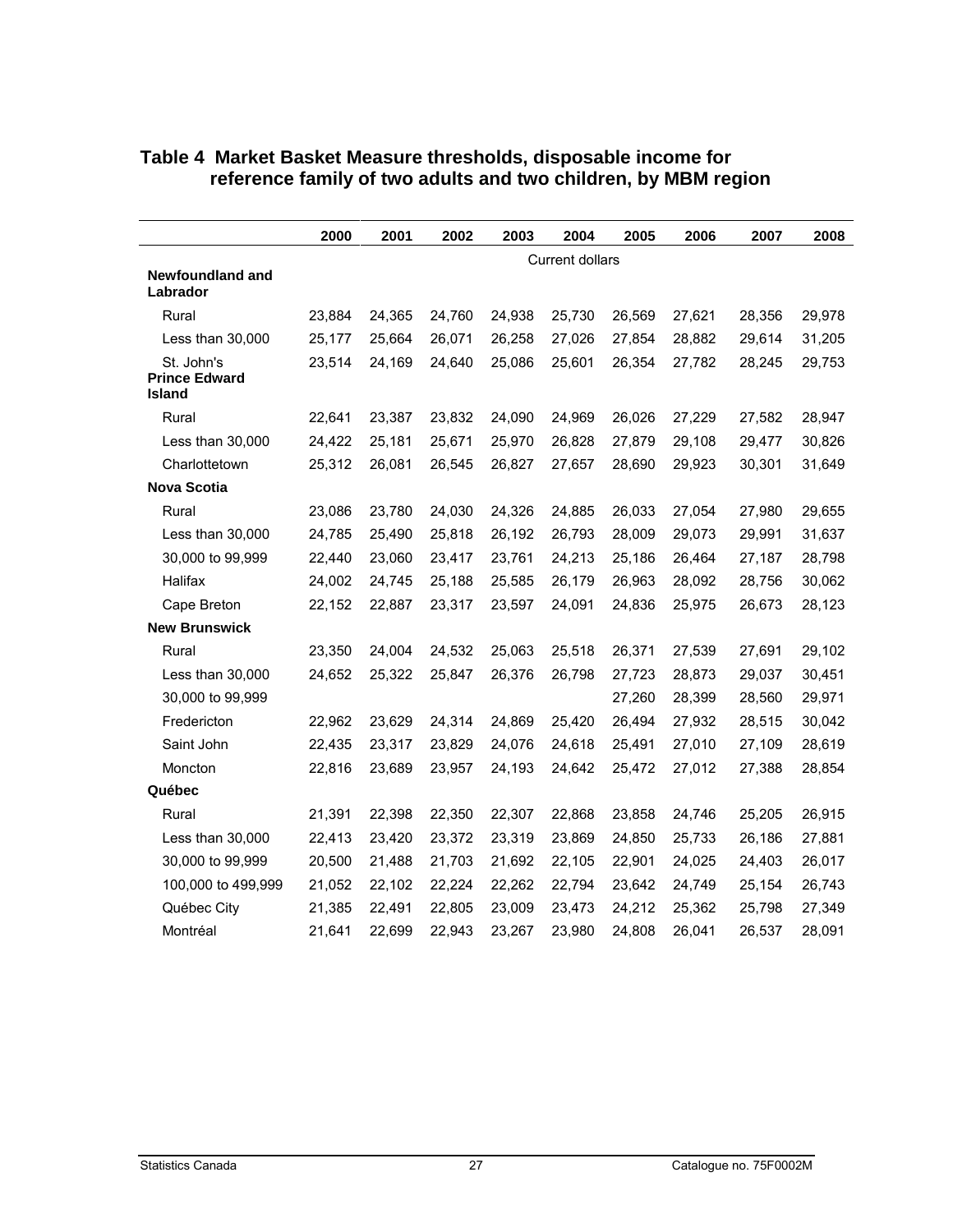|                         | 2000                   | 2001   | 2002   | 2003   | 2004   | 2005   | 2006   | 2007   | 2008   |
|-------------------------|------------------------|--------|--------|--------|--------|--------|--------|--------|--------|
|                         | <b>Current dollars</b> |        |        |        |        |        |        |        |        |
| Ontario                 |                        |        |        |        |        |        |        |        |        |
| Rural                   | 22,109                 | 22,920 | 23,082 | 23,349 | 24,326 | 25,492 | 26,314 | 26,326 | 27,756 |
| Less than 30,000        | 23,216                 | 24,042 | 24,244 | 24,534 | 25,500 | 26,668 | 27,486 | 27,499 | 28,904 |
| 30,000 to 99,999        | 21,244                 | 22,145 | 22,538 | 22,772 | 23,708 | 25,007 | 26,029 | 25,636 | 26,620 |
| 100,000 to 499,999      | 22,449                 | 23,360 | 23,764 | 24,087 | 24,741 | 25,535 | 26,560 | 26,591 | 28,044 |
| Ottawa                  | 24,829                 | 25,786 | 26,116 | 26,224 | 26,742 | 27,592 | 28,449 | 28,432 | 29,797 |
| Hamilton/Burlington     | 21,654                 | 22,362 | 23,087 | 23,442 | 24,106 | 24,841 | 26,068 | 26,000 | 27,907 |
| Toronto                 | 24,802                 | 25,792 | 26,420 | 26,782 | 27,326 | 28,047 | 29,163 | 29,509 | 31,129 |
| <b>Manitoba</b>         |                        |        |        |        |        |        |        |        |        |
| Rural                   | 21,253                 | 22,164 | 22,419 | 22,987 | 23,478 | 24,411 | 25,043 | 25,855 | 27,246 |
| Less than 30,000        | 22,473                 | 23,407 | 23,727 | 24,353 | 24,877 | 25,863 | 26,544 | 27,375 | 28,779 |
| <b>Brandon</b>          | 20,602                 | 21,534 | 22,168 | 22,940 | 23,393 | 24,115 | 25,029 | 25,870 | 26,936 |
| Winnipeg                | 21,379                 | 22,291 | 22,765 | 23,167 | 23,741 | 24,415 | 25,514 | 26,126 | 27,444 |
| <b>Saskatchewan</b>     |                        |        |        |        |        |        |        |        |        |
| Rural                   | 21,882                 | 22,601 | 22,505 | 23,146 | 23,921 | 24,516 | 25,520 | 26,558 | 28,562 |
| Less than 30,000        | 22,795                 | 23,524 | 23,467 | 24,137 | 24,917 | 25,533 | 26,554 | 27,550 | 29,545 |
| 30,000 to 99,999        | 20,953                 | 21,607 | 21,728 | 22,453 | 23,224 | 23,606 | 24,754 | 25,551 | 27,306 |
| Saskatoon               | 22,188                 | 23,279 | 23,549 | 24,018 | 24,552 | 24,867 | 26,071 | 26,750 | 28,469 |
| Regina                  | 21,613                 | 22,243 | 22,752 | 23,194 | 23,789 | 24,226 | 25,406 | 26,270 | 27,975 |
| <b>Alberta</b>          |                        |        |        |        |        |        |        |        |        |
| Rural                   | 22,647                 | 23,625 | 23,693 | 24,300 | 24,534 | 24,705 | 25,960 | 27,332 | 29,228 |
| Less than 30,000        | 24,058                 | 25,081 | 25,247 | 25,934 | 26,200 | 26,422 | 27,666 | 29,078 | 31,083 |
| 30,000 to 99,999        | 22,809                 | 23,777 | 24,080 | 24,716 | 24,865 | 24,862 | 26,192 | 27,455 | 29,386 |
| Edmonton                | 22,781                 | 23,627 | 24,022 | 24,569 | 24,974 | 25,606 | 26,967 | 27,759 | 29,685 |
| Calgary                 | 23,468                 | 24,517 | 25,140 | 25,839 | 26,042 | 26,774 | 28,068 | 29,281 | 31,007 |
| <b>British Columbia</b> |                        |        |        |        |        |        |        |        |        |
| Rural                   | 25,070                 | 24,520 | 24,121 | 23,900 | 25,101 | 25,692 | 26,329 | 26,886 | 28,217 |
| Less than 30,000        | 25,998                 | 25,461 | 25,114 | 24,943 | 26,177 | 26,808 | 27,482 | 28,056 | 29,409 |
| 30,000 to 99,999        | 23,960                 | 23,335 | 23,191 | 23,139 | 24,297 | 24,732 | 25,640 | 26,011 | 27,241 |
| 100,000 to 499,999      | 22,805                 | 23,690 | 23,994 | 24,662 | 25,163 | 25,663 | 26,963 | 27,596 | 28,937 |
| Vancouver               | 24,167                 | 24,955 | 25,332 | 25,738 | 26,209 | 26,823 | 28,002 | 28,418 | 30,038 |

#### **Table 4 Market Basket Measure thresholds, disposable income for reference family of two adults and two children, by MBM region** (continued)

Note: To convert to other family sizes, divide these values by 2 (the square root of the reference family size of four persons) and then multiply by the square root of the desired family size.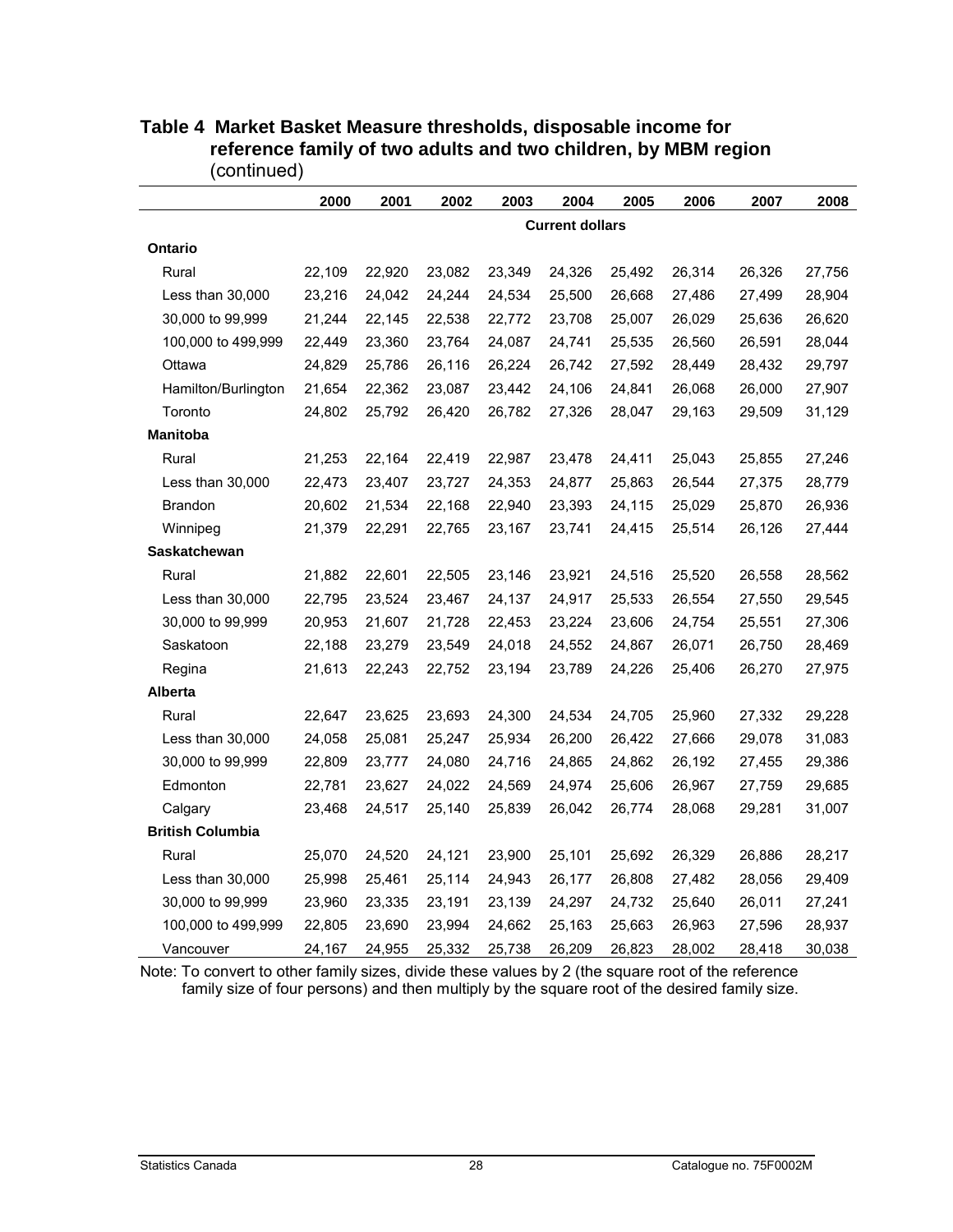### <span id="page-28-0"></span>**Annex Historical low income cut-offs (LICOs) for the base years 1959 (for 1969), 1969, 1978, and 1986**

#### **Table A.1 Low- income cut-offs (LICOs), 1959 base, before tax**

|                     |          | All areas                          |                 |           |                      |  |  |  |  |
|---------------------|----------|------------------------------------|-----------------|-----------|----------------------|--|--|--|--|
|                     |          | (no distinction by community size) |                 |           |                      |  |  |  |  |
|                     |          |                                    | Current dollars |           |                      |  |  |  |  |
| Size of family unit | 1 person | 2 persons                          | 3 persons       | 4 persons | 5 or more<br>persons |  |  |  |  |
| 1969                | 1.894    | 3.157                              | 3.788           | 4.420     | 5,051                |  |  |  |  |

Note: The 1959-based low- income cut-offs were published only starting with 1969.

### **Table A.2 Low- income cut-offs (LICOs), 1969 base, before tax**

|                     | <b>Community size</b> |                     |                        |                          |                     |  |  |  |
|---------------------|-----------------------|---------------------|------------------------|--------------------------|---------------------|--|--|--|
|                     | <b>Rural areas</b>    |                     | Urban areas            |                          |                     |  |  |  |
|                     |                       | Less than<br>30,000 | 30,000 to<br>99,999    | 100,000<br>to<br>499,999 | 500,000<br>and over |  |  |  |
| Size of family unit |                       |                     | <b>Current dollars</b> |                          |                     |  |  |  |
| 1969                |                       |                     |                        |                          |                     |  |  |  |
| 1 person            | 1,890                 | 2,174               | 2,363                  | 2,434                    | 2,599               |  |  |  |
| 2 persons           | 2,741                 | 3,152               | 3,426                  | 3,529                    | 3,769               |  |  |  |
| 3 persons           | 3,498                 | 4,022               | 4,372                  | 4,503                    | 4,809               |  |  |  |
| 4 persons           | 4,159                 | 4,783               | 5,199                  | 5,355                    | 5,719               |  |  |  |
| 5 persons           | 4,650                 | 5,347               | 5,812                  | 5,986                    | 6,393               |  |  |  |
| 6 persons           | 5,104                 | 5,870               | 6,380                  | 6,571                    | 7,018               |  |  |  |
| 7 or more persons   | 5,596                 | 6,435               | 6,995                  | 7,205                    | 7,695               |  |  |  |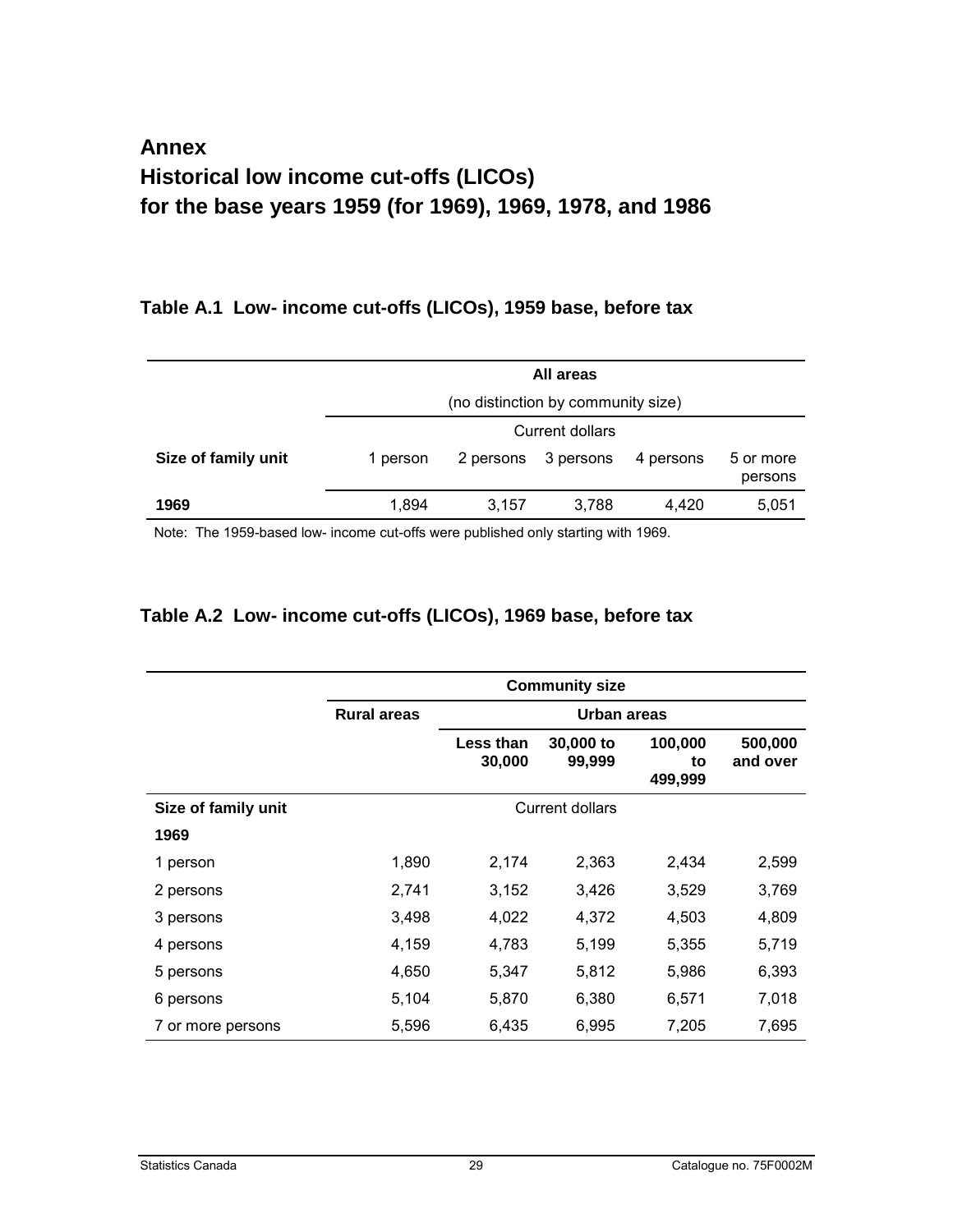|                     | <b>Community size</b> |                     |                     |                          |                     |  |  |
|---------------------|-----------------------|---------------------|---------------------|--------------------------|---------------------|--|--|
|                     | <b>Rural areas</b>    | Urban areas         |                     |                          |                     |  |  |
|                     |                       | Less than<br>30,000 | 30,000 to<br>99,999 | 100,000<br>to<br>499,999 | 500,000<br>and over |  |  |
| Size of family unit |                       |                     | Current dollars     |                          |                     |  |  |
| 1978                |                       |                     |                     |                          |                     |  |  |
| 1 person            | 4,400                 | 4,900               | 5,300               | 5,650                    | 5,950               |  |  |
| 2 persons           | 5,750                 | 6,450               | 6,950               | 7,450                    | 7,850               |  |  |
| 3 persons           | 7,700                 | 8,650               | 9,300               | 9,950                    | 10,500              |  |  |
| 4 persons           | 8,900                 | 10,000              | 10,750              | 11,500                   | 12,100              |  |  |
| 5 persons           | 10,350                | 11,600              | 12,450              | 13,350                   | 14,100              |  |  |
| 6 persons           | 11,300                | 12,650              | 13,600              | 14,550                   | 15,400              |  |  |
| 7 or more persons   | 12,450                | 13,950              | 15,000              | 16,050                   | 16,950              |  |  |

### <span id="page-29-0"></span>**Table A.3 Low- income cut-offs (LICOs), 1978 base, before tax**

Note: After-tax LICOs were never published on a 1959 base, 1969 base, or 1978 base.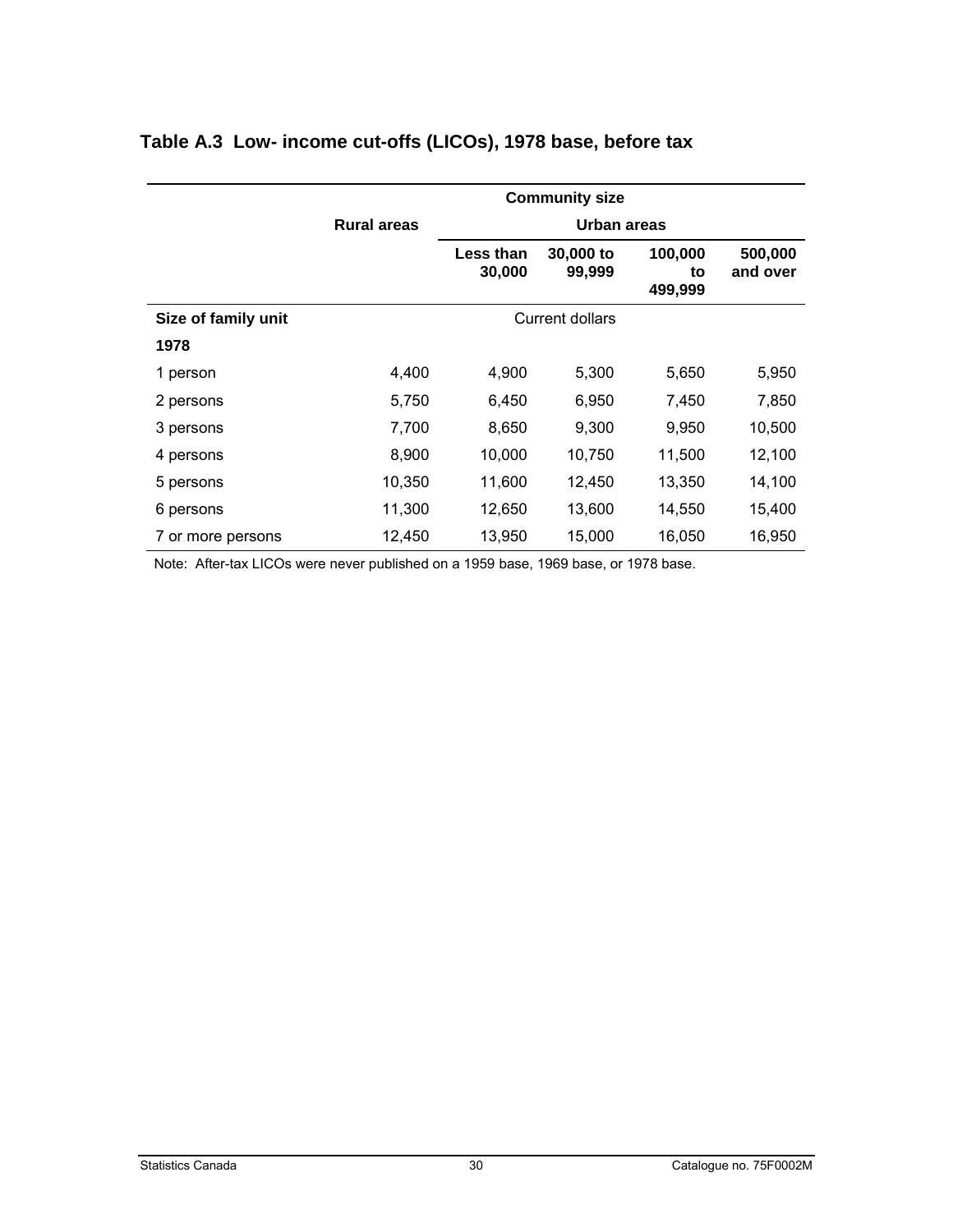|                     | <b>Community size</b> |                     |                     |                          |                     |  |  |  |
|---------------------|-----------------------|---------------------|---------------------|--------------------------|---------------------|--|--|--|
|                     | <b>Rural areas</b>    | Urban areas         |                     |                          |                     |  |  |  |
|                     |                       | Less than<br>30,000 | 30,000 to<br>99,999 | 100,000<br>to<br>499,999 | 500,000<br>and over |  |  |  |
| Size of family unit |                       |                     | Current dollars     |                          |                     |  |  |  |
| 1986                |                       |                     |                     |                          |                     |  |  |  |
| 1 person            | 8,065                 | 9,266               | 10,165              | 10,405                   | 11,847              |  |  |  |
| 2 persons           | 10,933                | 12,561              | 13,779              | 14,105                   | 16,059              |  |  |  |
| 3 persons           | 13,896                | 15,966              | 17,514              | 17,928                   | 20,412              |  |  |  |
| 4 persons           | 15,999                | 18,382              | 20,164              | 20,641                   | 23,501              |  |  |  |
| 5 persons           | 17,480                | 20,084              | 22,031              | 22,552                   | 25,677              |  |  |  |
| 6 persons           | 18,974                | 21,800              | 23,914              | 24,479                   | 27,871              |  |  |  |
| 7 or more persons   | 20,408                | 23,448              | 25,721              | 26,329                   | 29,977              |  |  |  |

#### <span id="page-30-0"></span>**Table A.4 Low- income cut-offs (LICOs), 1986 base, before tax**

#### **Table A.5 Low- income cut-offs (LICOs), 1986 base, after tax**

|                     | <b>Community size</b> |                            |                        |                          |                     |  |  |  |
|---------------------|-----------------------|----------------------------|------------------------|--------------------------|---------------------|--|--|--|
|                     | <b>Rural areas</b>    | <b>Urban areas</b>         |                        |                          |                     |  |  |  |
|                     |                       | <b>Less than</b><br>30,000 | 30,000 to<br>99,999    | 100,000<br>to<br>499,999 | 500,000<br>and over |  |  |  |
| Size of family unit |                       |                            | <b>Current dollars</b> |                          |                     |  |  |  |
| 1986                |                       |                            |                        |                          |                     |  |  |  |
| 1 person            | 6,414                 | 7,532                      | 8,381                  | 8,607                    | 10,045              |  |  |  |
| 2 persons           | 8,696                 | 10,212                     | 11,364                 | 11,669                   | 13,620              |  |  |  |
| 3 persons           | 11,258                | 13,220                     | 14,711                 | 15,107                   | 17,632              |  |  |  |
| 4 persons           | 13,242                | 15,550                     | 17,304                 | 17,769                   | 20,739              |  |  |  |
| 5 persons           | 14,407                | 16,919                     | 18,826                 | 19,333                   | 22,565              |  |  |  |
| 6 persons           | 15,399                | 18,083                     | 20,123                 | 20,664                   | 24,118              |  |  |  |
| 7 or more persons   | 16,372                | 19,226                     | 21,394                 | 21,969                   | 25,641              |  |  |  |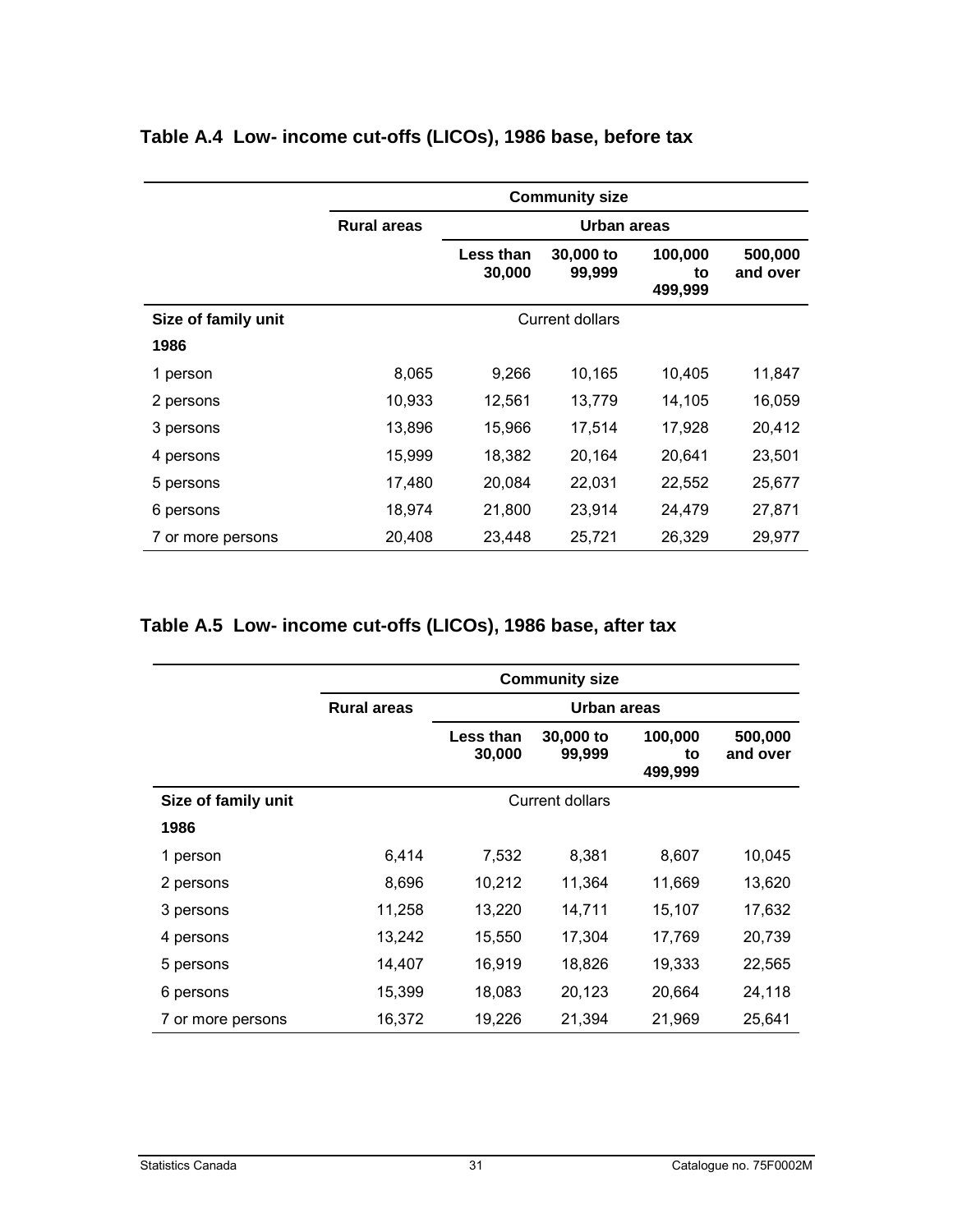# <span id="page-31-0"></span>**Annual consumer price index (CPI) for Canada, all-items (2002=100)**

| 1960 | 15.5 | 1980 | 44.0 | 2000 | 95.4  |
|------|------|------|------|------|-------|
| 1961 | 15.7 | 1981 | 49.5 | 2001 | 97.8  |
| 1962 | 15.9 | 1982 | 54.9 | 2002 | 100.0 |
| 1963 | 16.1 | 1983 | 58.1 | 2003 | 102.8 |
| 1964 | 16.4 | 1984 | 60.6 | 2004 | 104.7 |
| 1965 | 16.8 | 1985 | 63.0 | 2005 | 107.0 |
| 1966 | 17.5 | 1986 | 65.6 | 2006 | 109.1 |
| 1967 | 18.1 | 1987 | 68.5 | 2007 | 111.5 |
| 1968 | 18.8 | 1988 | 71.2 | 2008 | 114.1 |
| 1969 | 19.7 | 1989 | 74.8 | 2009 | 114.4 |
| 1970 | 20.3 | 1990 | 78.4 |      |       |
| 1971 | 20.9 | 1991 | 82.8 |      |       |
| 1972 | 21.9 | 1992 | 84.0 |      |       |
| 1973 | 23.6 | 1993 | 85.6 |      |       |
| 1974 | 26.2 | 1994 | 85.7 |      |       |
| 1975 | 29.0 | 1995 | 87.6 |      |       |
| 1976 | 31.1 | 1996 | 88.9 |      |       |
| 1977 | 33.6 | 1997 | 90.4 |      |       |
| 1978 | 36.6 | 1998 | 91.3 |      |       |
| 1979 | 40.0 | 1999 | 92.9 |      |       |

Source: CANSIM Table 326-0021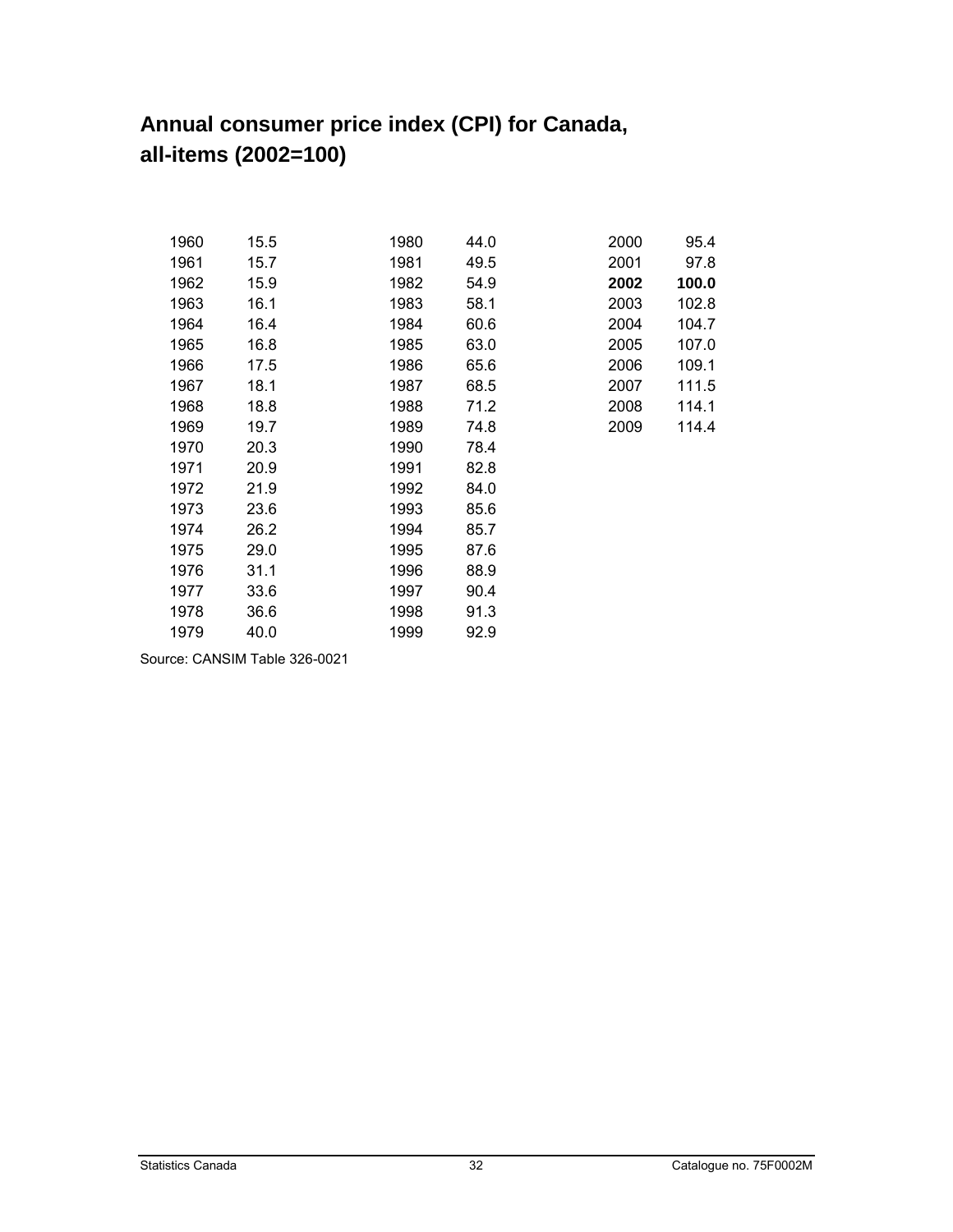#### <span id="page-32-0"></span>**References**

- Cotton, C., M. Webber and Y. Saint-Pierre (1999) "Should the Low Income Cutoffs Be Updated? A Discussion Paper", Statistics Canada, Income Research Paper Series, 75F0002MIE99009.<http://www.statcan.gc.ca/pub/75f0002m/75f0002m1999009-eng.pdf>
- Cotton, C. and M. Webber (2000) "Should the Low Income Cutoffs Be Updated? A Summary of Feedback on Statistics Canada's Discussion Paper", Statistics Canada, Income Research Paper Series, 75F0002MIE00011. <http://www.statcan.gc.ca/pub/75f0002m/75f0002m2000011-eng.pdf>
- Cotton, C. (2001) "Recent Developments in the Low Income Cutoffs", Statistics Canada, Income Research Paper Series, 75F0002MIE01003. <http://www.statcan.gc.ca/pub/75f0002m/75f0002m2001003-eng.pdf>
- Cotton, C., K. Bishop, P. Giles, P. Hewer and Y. Saint-Pierre (1999) " A comparison of the results of the Survey of Labour and Income Dynamics (SLID) and the Survey of Consumer Finances (SCF) 1993-1997 – Update", Statistics Canada, Income Research Paper Series, 75F0002MIE99007.<http://www.statcan.gc.ca/pub/75f0002m/75f0002m1999007-eng.pdf>
- Cunningham, R., P. Lafrance, J. Rowland and J. Murray (1997) "SLID geography and its impact on low income measurement", Statistics Canada, Income Research Paper Series, 75F0002MIE97009.<http://www.statcan.gc.ca/pub/75f0002m/75f0002m1997009-eng.pdf>
- Expert Group on Household Income Statistics (2001). The Canberra Group, Final report and Recommendations. ISBN 0-9688524-0-8. Ottawa, 2001.
- Fellegi, I.P. (1997) "On poverty and low income", Statistics Canada, 13F0027XIE. <http://www.statcan.gc.ca/pub/13f0027x/13f0027x1999001-eng.htm>
- Giles, P. (2004) "Low Income Measurement in Canada", Statistics Canada, Income Research Paper Series, 75F0002MIE. [http://www.statcan.gc.ca/pub/75f0002m/75f0002m2004011](http://www.statcan.gc.ca/pub/75f0002m/75f0002m2004011-eng.pdf) [eng.pdf](http://www.statcan.gc.ca/pub/75f0002m/75f0002m2004011-eng.pdf)
- Greenlee, E., and W. Rea (2005) "The Effects of the Revised Estimation Methodology on Estimates from Household Expenditure Surveys", Statistics Canada, Household Expenditures Research Paper Series**,** 62F0026MIE2005002 <http://www.statcan.gc.ca/pub/62f0026m/62f0026m2005002-eng.pdf>
- Hatfield, Michael (2002)**.** Constructing the Revised Market Basket Measure. Applied Research Branch paper. Human Resources and Skills Development Canada, No. T-01-1E. April 2002.

[http://www.hrsdc.gc.ca/eng/cs/sp/sdc/pkrf/publications/research/2002-](http://www.hrsdc.gc.ca/eng/cs/sp/sdc/pkrf/publications/research/2002-002379/page00.shtml) [002379/page00.shtml](http://www.hrsdc.gc.ca/eng/cs/sp/sdc/pkrf/publications/research/2002-002379/page00.shtml)